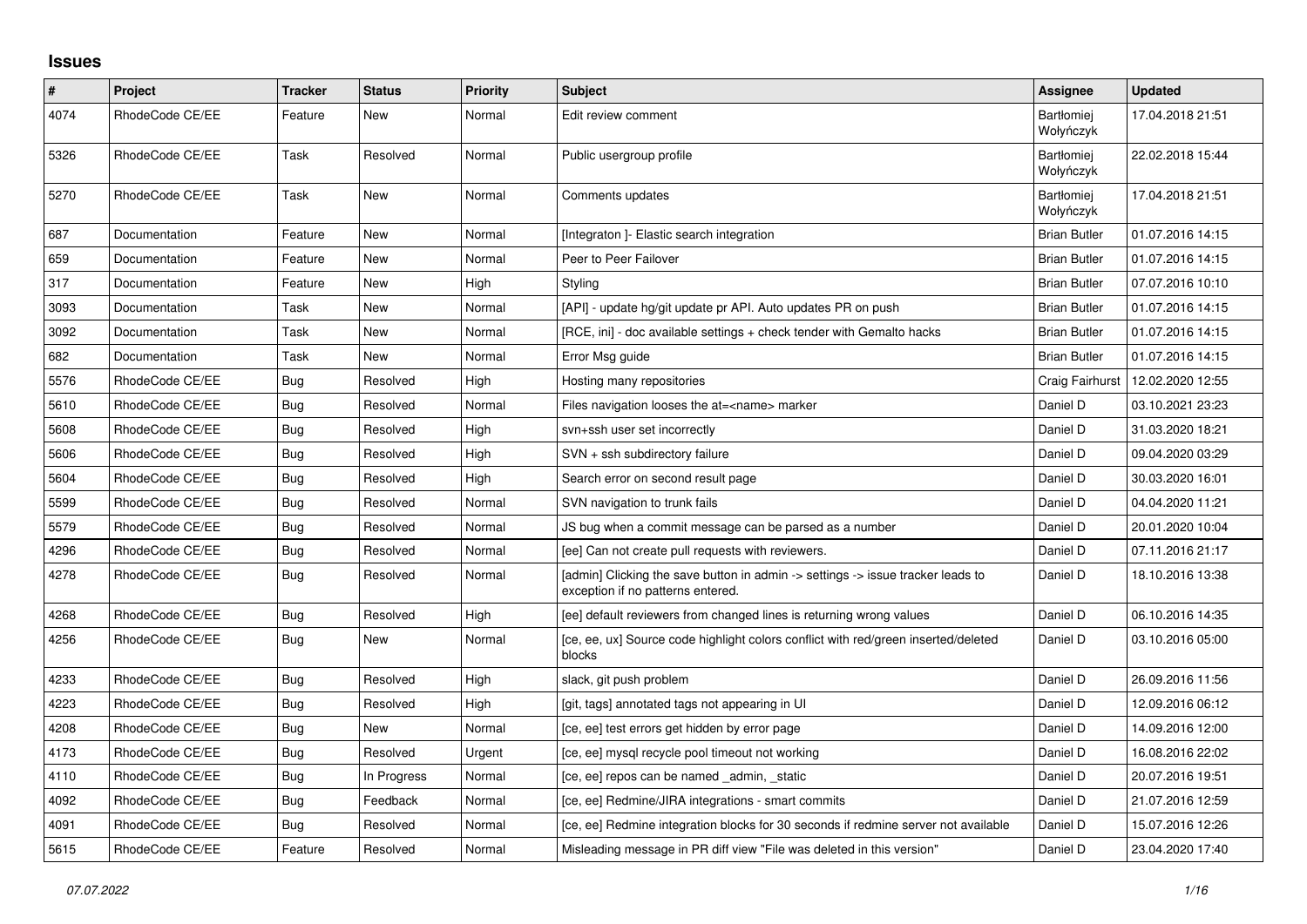| $\vert$ # | Project         | Tracker    | <b>Status</b> | <b>Priority</b> | <b>Subject</b>                                                                                 | Assignee             | <b>Updated</b>                   |
|-----------|-----------------|------------|---------------|-----------------|------------------------------------------------------------------------------------------------|----------------------|----------------------------------|
| 5602      | RhodeCode CE/EE | Feature    | Resolved      | Normal          | Copy full path only copies partial                                                             | Daniel D             | 30.03.2020 16:04                 |
| 5581      | RhodeCode CE/EE | Feature    | Resolved      | Normal          | expose `send_email` option in the HTTP API, for `comment_commit` and<br>`comment_pull_request` | Daniel D             | 29.01.2020 11:46                 |
| 4267      | RhodeCode CE/EE | Feature    | Resolved      | Normal          | [ce, ee] jira tracker integration wildcard project key support                                 | Daniel D             | 10.10.2016 20:13                 |
| 4232      | RhodeCode CE/EE | Feature    | New           | Normal          | [ce, ee, pr, compare] redo diffs, support side by side diffs, html diffs                       | Daniel D             | 25.10.2016 15:40                 |
| 4225      | RhodeCode CE/EE | Feature    | Resolved      | Normal          | [ce, ee] repo group integrations cascade to child repo groups                                  | Daniel D             | 14.09.2016 11:12                 |
| 4183      | RhodeCode CE/EE | Feature    | Resolved      | Normal          | Different roles for PR reviewers                                                               | Daniel D             | 12.10.2020 23:13                 |
| 4175      | RhodeCode CE/EE | Feature    | Resolved      | Normal          | [ce, ee] repo group integrations                                                               | Daniel D             | 16.08.2016 20:00                 |
| 4157      | RhodeCode CE/EE | Feature    | New           | Normal          | [integrations] Integrate with industry standard SW development tools                           | Daniel D             | 08.08.2016 12:55                 |
| 1131      | RhodeCode CE/EE | Feature    | Resolved      | Normal          | Implement default reviewers for code review                                                    | Daniel D             | 21.09.2016 18:28                 |
| 4311      | RhodeCode CE/EE | Task       | Resolved      | Normal          | Diffs feedback                                                                                 | Daniel D             | 26.11.2016 14:10                 |
| 4289      | RhodeCode CE/EE | Task       | New           | Low             | [ce, ee] clean up pygments lexer functions + handling                                          | Daniel D             | 21.10.2016 14:44                 |
| 4288      | RhodeCode CE/EE | Task       | Resolved      | Normal          | [ce, ee] unify controllers that use diffs                                                      | Daniel D             | 02.08.2017 11:41                 |
| 4259      | RhodeCode CE/EE | Task       | Resolved      | Low             | Events, create post-create-user event                                                          | Daniel D             | 30.01.2017 20:11                 |
| 4246      | RhodeCode CE/EE | Task       | New           | Normal          | [ce, ee, vcs, git] add tests for annotated git tags                                            | Daniel D             | 13.02.2018 18:03                 |
| 4238      | RhodeCode CE/EE | Task       | Resolved      | Normal          | default reviewers updates                                                                      | Daniel D             | 06.10.2016 14:26                 |
| 4202      | RhodeCode CE/EE | Task       | Resolved      | Normal          | Polish the 503.html page                                                                       | Daniel D             | 30.08.2016 23:54                 |
| 4197      | RhodeCode CE/EE | Task       | New           | Normal          | [ce, ee] get list of users with their permissions to a repository                              | Daniel D             | 22.09.2017 10:30                 |
| 4181      | RhodeCode CE/EE | Task       | Resolved      | Normal          | Integrations: allow root repos only integrations                                               | Daniel D             | 31.08.2016 17:44                 |
| 4180      | RhodeCode CE/EE | Task       | Resolved      | Normal          | integrations: possible limit the updates sent                                                  | Daniel D             | 22.08.2016 12:22                 |
| 4179      | RhodeCode CE/EE | Task       | New           | Normal          | [ce, ee] refine perms summary list                                                             | Daniel D             | 14.09.2016 12:09                 |
| 4147      | RhodeCode CE/EE | Task       | New           | Normal          | [ce, ee, docs] Events documentation                                                            | Daniel D             | 15.08.2016 12:33                 |
| 4120      | RhodeCode CE/EE | Task       | New           | Normal          | [ce] replace get_repo_nodes api                                                                | Daniel D             | 17.04.2018 21:49                 |
| 4199      | RhodeCode CE/EE | Bug        | Resolved      | High            | investigate: ongoing SSL problems when switching to 4.X from 3.X                               | Johannes<br>Bornhold | 15.09.2016 13:14                 |
| 3971      | RhodeCode CE/EE | <b>Bug</b> | Resolved      | Normal          | [ce, vcs] Merge requests/Pull requests failing due to rebase problem                           | Johannes<br>Bornhold | 19.07.2016 15:54                 |
| 4153      | RhodeCode CE/EE | Task       | Resolved      | Normal          | Optimize readme fetching by changing the system of readme detection                            | Johannes<br>Bornhold | 09.09.2016 10:17                 |
| 4254      | RhodeCode CE/EE | <b>Bug</b> | Resolved      | Normal          | [frontend] 500 Internal Server Error with i18n-ed pages                                        |                      | Lisa Quatmann   30.09.2016 14:38 |
| 4224      | RhodeCode CE/EE | <b>Bug</b> | Resolved      | Normal          | [docs] update docs re: removing old instances when switching editions                          |                      | Lisa Quatmann   11.10.2016 15:36 |
| 4121      | RhodeCode CE/EE | <b>Bug</b> | Resolved      | Normal          | [ce, ee] server announcement has extra margin                                                  |                      | Lisa Quatmann   26.09.2016 14:00 |
| 3488      | RhodeCode CE/EE | <b>Bug</b> | Resolved      | Normal          | [frontend, styling] update icon font                                                           |                      | Lisa Quatmann   04.10.2016 13:27 |
| 4194      | RhodeCode CE/EE | Task       | Resolved      | Normal          | move svn http backend out of labs into a real VCS settings                                     |                      | Lisa Quatmann   14.09.2016 23:16 |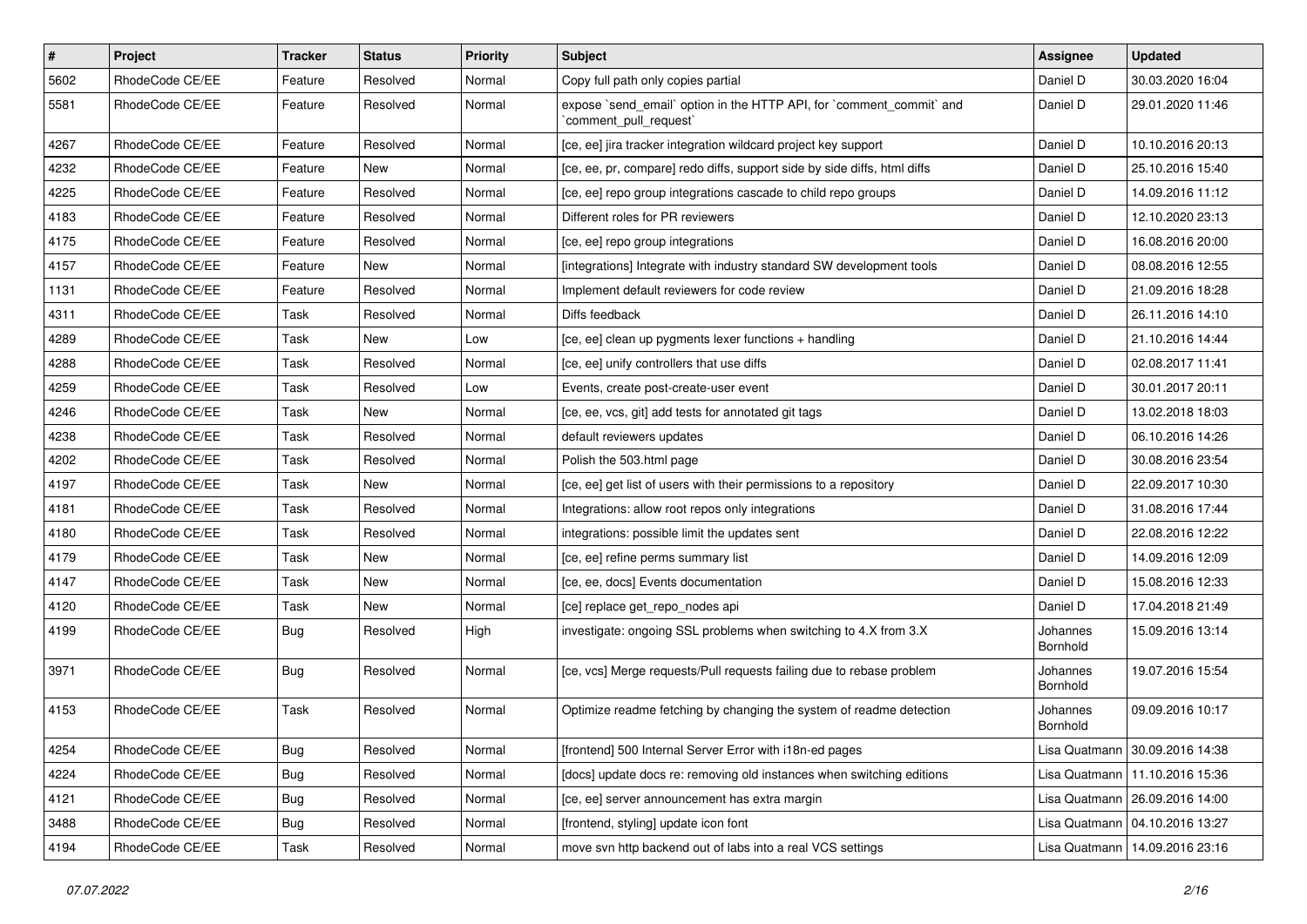| $\vert$ # | Project         | <b>Tracker</b> | <b>Status</b> | <b>Priority</b> | <b>Subject</b>                                                                                | <b>Assignee</b>                     | <b>Updated</b>   |
|-----------|-----------------|----------------|---------------|-----------------|-----------------------------------------------------------------------------------------------|-------------------------------------|------------------|
| 5257      | RhodeCode CE/EE | <b>Bug</b>     | <b>New</b>    | Normal          | Git repository with big binary file provokes error and strange behavior/memory leak<br>of RH. | Marcin<br>Kuzminski<br>[CTO]        | 23.03.2017 22:02 |
| 4276      | RhodeCode CE/EE | <b>Bug</b>     | Resolved      | Normal          | System info page uses mercurial/git versions from RhodeCode instead of VCSServer              | Marcin<br>Kuzminski<br>[CTO]        | 14.11.2016 21:19 |
| 4250      | RhodeCode CE/EE | Bug            | Resolved      | Normal          | Adding a reviewer into existing PR doesn't set a reason.                                      | Marcin<br>Kuzminski<br>[CTO]        | 07.10.2016 20:05 |
| 4184      | RhodeCode CE/EE | <b>Bug</b>     | Resolved      | High            | fix content INT overflow bug                                                                  | Marcin<br>Kuzminski<br>[CTO]        | 23.08.2016 10:31 |
| 4178      | RhodeCode CE/EE | <b>Bug</b>     | Resolved      | Normal          | RhodeCode EE OVA VM wont run on a ESX 6.0 host                                                | Marcin<br>Kuzminski<br>[CTO]        | 15.09.2016 13:25 |
| 4155      | RhodeCode CE/EE | <b>Bug</b>     | Resolved      | Low             | Date of Last Change is not displayed correctly                                                | Marcin<br>Kuzminski<br>[CTO]        | 21.01.2020 02:20 |
| 4065      | RhodeCode CE/EE | <b>Bug</b>     | Resolved      | Normal          | [ux, login] 404 on login after comment attempt                                                | Marcin<br>Kuzminski<br><b>[CTO]</b> | 04.07.2016 00:40 |
| 4036      | RhodeCode CE/EE | <b>Bug</b>     | Resolved      | Normal          | encrypted clone uri can throw unicodeerror after key change                                   | Marcin<br>Kuzminski<br>[CTO]        | 27.06.2016 19:38 |
| 4035      | RhodeCode CE/EE | Bug            | In Progress   | Normal          | failed to create whoosh index                                                                 | Marcin<br>Kuzminski<br>[CTO]        | 06.07.2016 00:04 |
| 3549      | RhodeCode CE/EE | <b>Bug</b>     | Resolved      | Normal          | [4.0.0 regression], file source links use last commit id instead of current commit id         | Marcin<br>Kuzminski<br>[CTO]        | 21.04.2016 16:10 |
| 3483      | RhodeCode CE/EE | Bug            | New           | Normal          | oauth: disable 3rd party registration if RhodeCode registration is disabled                   | Marcin<br>Kuzminski<br>[CTO]        | 13.04.2016 12:13 |
| 5653      | RhodeCode CE/EE | Feature        | New           | Normal          | Extend SSH clone to support cloning by repo id.                                               | Marcin<br>Kuzminski<br>[CTO]        | 17.02.2021 12:58 |
| 5442      | RhodeCode CE/EE | Feature        | Resolved      | Low             | Preview of Jupyter notebooks                                                                  | Marcin<br>Kuzminski<br>[CTO]        | 16.01.2019 16:33 |
| 5441      | RhodeCode CE/EE | Feature        | <b>New</b>    | Low             | Some files not parsed as XML files                                                            | Marcin<br>Kuzminski<br>[CTO]        | 12.06.2018 12:23 |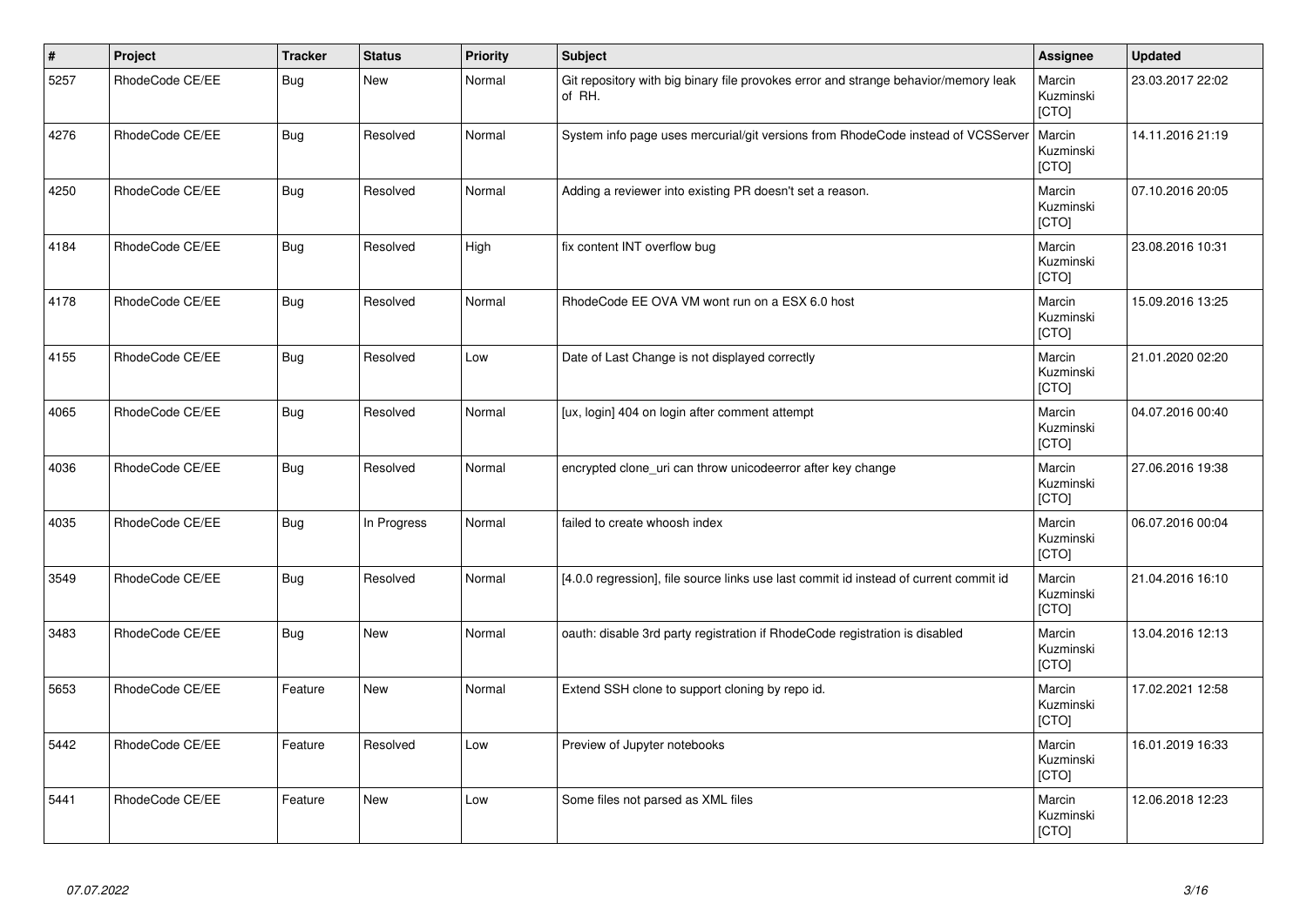| $\vert$ # | Project         | <b>Tracker</b> | <b>Status</b> | <b>Priority</b> | Subject                                                                                            | Assignee                     | <b>Updated</b>   |
|-----------|-----------------|----------------|---------------|-----------------|----------------------------------------------------------------------------------------------------|------------------------------|------------------|
| 5382      | RhodeCode CE/EE | Feature        | <b>New</b>    | Normal          | Support for repository aliases                                                                     | Marcin<br>Kuzminski<br>[CTO] | 04.09.2017 15:17 |
| 4219      | RhodeCode CE/EE | Feature        | Resolved      | Normal          | [ce, ee] Add mandatory reviewers for pull requests                                                 | Marcin<br>Kuzminski<br>[CTO] | 20.06.2017 15:23 |
| 4213      | RhodeCode CE/EE | Feature        | <b>New</b>    | High            | Embed PostgreSQL database                                                                          | Marcin<br>Kuzminski<br>[CTO] | 03.09.2016 23:45 |
| 4211      | RhodeCode CE/EE | Feature        | Resolved      | Normal          | [ce, ee] increase webhook flexibility                                                              | Marcin<br>Kuzminski<br>[CTO] | 20.06.2022 10:55 |
| 4193      | RhodeCode CE/EE | Feature        | In Progress   | Normal          | Improve Filter Functionality in the Change Log                                                     | Marcin<br>Kuzminski<br>[CTO] | 22.09.2017 10:25 |
| 4000      | RhodeCode CE/EE | Feature        | <b>New</b>    | Normal          | Make compare more functional                                                                       | Marcin<br>Kuzminski<br>[CTO] | 18.11.2017 19:11 |
| 5386      | RhodeCode CE/EE | Task           | Resolved      | Normal          | Increase security for Email Change                                                                 | Marcin<br>Kuzminski<br>[CTO] | 17.02.2018 17:29 |
| 5150      | RhodeCode CE/EE | Task           | Resolved      | Normal          | Password reset promts in my account should be hidden in accounts that are not of<br>type rhodecode | Marcin<br>Kuzminski<br>[CTO] | 02.01.2017 16:34 |
| 4670      | RhodeCode CE/EE | Task           | Resolved      | Normal          | Release 4.5.1                                                                                      | Marcin<br>Kuzminski<br>[CTO] | 06.12.2016 21:13 |
| 4297      | RhodeCode CE/EE | Task           | Resolved      | Normal          | redo the my-pull-requests page to use the datagrid                                                 | Marcin<br>Kuzminski<br>[CTO] | 01.11.2016 09:31 |
| 4282      | RhodeCode CE/EE | Task           | Resolved      | Normal          | Add inode limit together with disk usage                                                           | Marcin<br>Kuzminski<br>[CTO] | 19.10.2016 12:18 |
| 4281      | RhodeCode CE/EE | Task           | Resolved      | Normal          | Fix docs on To `increase database performance`                                                     | Marcin<br>Kuzminski<br>[CTO] | 18.10.2016 16:39 |
| 4245      | RhodeCode CE/EE | Task           | Resolved      | Normal          | Convert control command to use http mode by default                                                | Marcin<br>Kuzminski<br>[CTO] | 14.10.2016 16:13 |
| 3556      | RhodeCode CE/EE | Task           | Resolved      | Normal          | Disable and rename initial_repo_scan flag                                                          | Marcin<br>Kuzminski<br>[CTO] | 22.04.2016 14:33 |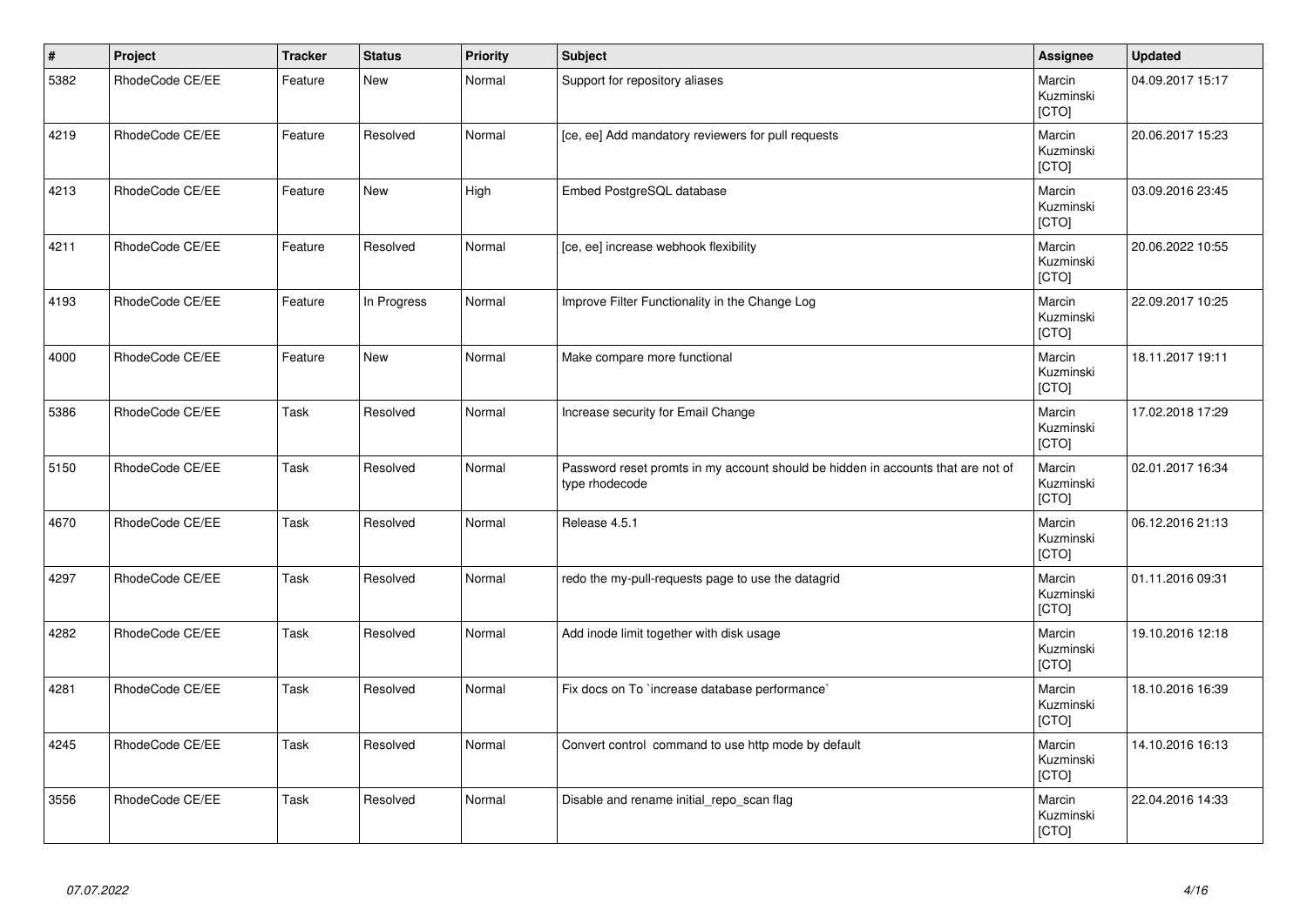| #    | Project              | <b>Tracker</b> | <b>Status</b> | <b>Priority</b> | <b>Subject</b>                                                                                       | Assignee                     | <b>Updated</b>                  |
|------|----------------------|----------------|---------------|-----------------|------------------------------------------------------------------------------------------------------|------------------------------|---------------------------------|
| 3454 | RhodeCode CE/EE      | Task           | Feedback      | Normal          | [ce/ee] visually differentiate the two editions                                                      | Marcin<br>Kuzminski<br>[CTO] | 10.08.2016 03:30                |
| 5587 | RhodeCode CE/EE      | <b>Bug</b>     | Resolved      | Normal          | Broken metatags in 4.18.1                                                                            | <b>Marcin Lulek</b>          | 29.01.2020 11:46                |
| 4269 | RhodeCode CE/EE      | Support        | Resolved      | Normal          | Allow flash messages to be permanently surpressed                                                    | Marcin Lulek                 | 14.10.2016 12:46                |
| 4052 | RhodeCode Appenlight | Task           | New           | Normal          | release fixes                                                                                        | Marcin Lulek                 | 29.06.2016 12:14                |
| 4234 | RhodeCode CE/EE      | Task           | New           | Normal          | prepare and test RhodeCode VM image for AWS                                                          | <b>Marcin Lulek</b>          | 11.07.2017 13:32                |
| 4279 | RhodeCode CE/EE      | Bug            | Resolved      | Normal          | re-captcha validation is broken                                                                      | Martin<br>Bornhold           | 26.10.2016 22:27                |
| 4277 | RhodeCode CE/EE      | <b>Bug</b>     | Resolved      | Normal          | [frontend] System info page does not work correctly in safari.                                       | Martin<br>Bornhold           | 04.11.2016 12:08                |
| 4273 | RhodeCode CE/EE      | Bug            | Resolved      | Urgent          | GIT executable not seen by vcsserver                                                                 | Martin<br>Bornhold           | 13.10.2016 15:45                |
| 4271 | RhodeCode CE/EE      | Bug            | Resolved      | Normal          | Browsing new repository groups via SVN issue                                                         | Martin<br>Bornhold           | 19.10.2016 11:11                |
| 4247 | RhodeCode CE/EE      | Bug            | Resolved      | Normal          | [vcs] Using current time as timestamp during archive creating leads to changing<br>hashes            | Martin<br>Bornhold           | 28.09.2016 12:07                |
| 3950 | RhodeCode CE/EE      | Bug            | Resolved      | Normal          | [ce, ee] trying to merge pr against a deleted branch/bookmark breaks the pr page                     | Martin<br>Bornhold           | 27.10.2016 16:12                |
| 1055 | RhodeCode CE/EE      | Feature        | Resolved      | Normal          | [pr, vcs] Expose the shadow repository of a pull request                                             | Martin<br>Bornhold           | 26.10.2016 10:33                |
| 4244 | RhodeCode CE/EE      | Support        | Resolved      | Normal          | mod_dav_svn template error when using auth_realm with spaces in it                                   | Martin<br>Bornhold           | 28.09.2016 12:07                |
| 4243 | RhodeCode CE/EE      | Support        | Resolved      | High            | Gist visibility update?                                                                              | Martin<br>Bornhold           | 27.09.2016 06:40                |
| 4251 | RhodeCode CE/EE      | Task           | Feedback      | High            | [customer] Pull request with subrepos                                                                | Martin<br>Bornhold           | 10.11.2016 17:52                |
| 4237 | RhodeCode CE/EE      | Task           | Resolved      | Normal          | Enable HTTP support                                                                                  | Martin<br>Bornhold           | 12.10.2016 11:51                |
| 4203 | RhodeCode CE/EE      | Task           | Resolved      | Normal          | Get rid of svn.proxy.parent_path_root, and replace it with reading storage location<br>from Database | Martin<br>Bornhold           | 22.09.2016 14:31                |
| 5368 | RhodeCode CE/EE      | Feature        | Resolved      | Normal          | Mercurial: Close branch before merging it                                                            |                              | Mathieu Cantin 21.01.2020 02:11 |
| 3372 | RhodeCode CE/EE      | Bug            | In Progress   | High            | [Idap, groups] Customer gets an empty list of groups                                                 | Mikhail<br>Chernykh          | 08.06.2016 11:32                |
| 5548 | RhodeCode CE/EE      | Feature        | New           | Normal          | Initial Search API                                                                                   | Peter Colledge               | 07.07.2019 22:21                |
| 5553 | RhodeCode CE/EE      | Bug            | New           | Normal          | Exceptions Tracker - Exception ID: 140095575901360 after upgrade to the lastes<br>version            | Thierry<br>Wynsdau           | 10.07.2019 10:33                |
| 5523 | RhodeCode CE/EE      | Bug            | Resolved      | High            | user from AD is asked to change his password when logs in.                                           | Thierry<br>Wynsdau           | 28.05.2020 20:28                |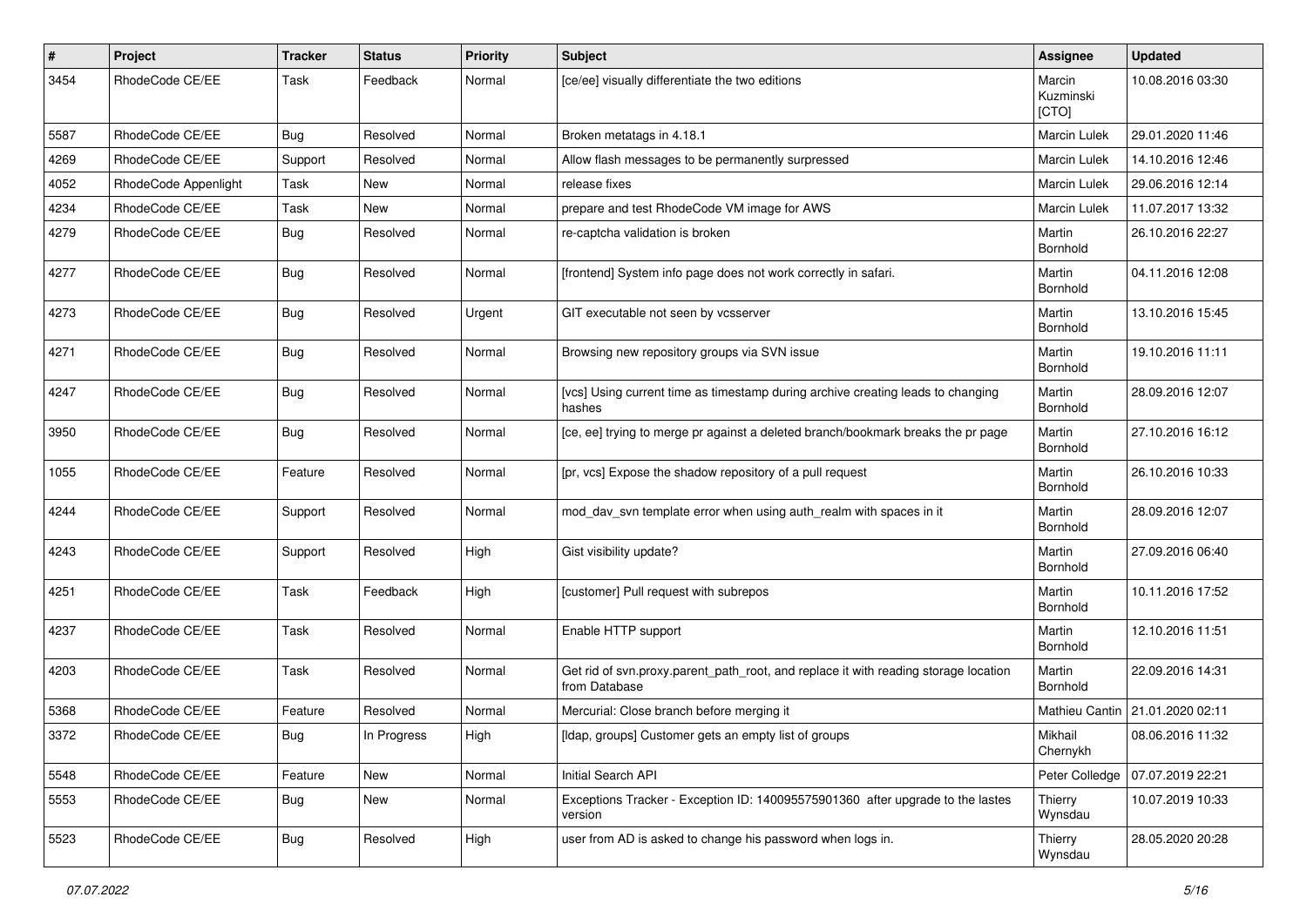| $\pmb{\#}$ | Project              | <b>Tracker</b> | <b>Status</b> | <b>Priority</b> | <b>Subject</b>                                                                                              | <b>Assignee</b>    | <b>Updated</b>   |
|------------|----------------------|----------------|---------------|-----------------|-------------------------------------------------------------------------------------------------------------|--------------------|------------------|
| 5516       | RhodeCode CE/EE      | Support        | Resolved      | High            | Cannot log into RhodeCode                                                                                   | Thierry<br>Wynsdau | 28.05.2020 20:28 |
| 5683       | Documentation        | Support        | <b>New</b>    | Low             | Schemas (Structured Data) Snippets                                                                          | <b>Today Deals</b> | 06.07.2022 07:19 |
| 5628       | Documentation        | Bug            | New           | Normal          | Problems with SSH Connection docs                                                                           |                    | 06.05.2022 21:14 |
| 5627       | Documentation        | Bug            | <b>New</b>    | Normal          | Immediate re-run of rhodecode-index throws warnings on some repos (and suggests<br>rebuild from scratch)    |                    | 02.07.2020 19:41 |
| 5625       | Documentation        | Bug            | New           | Normal          | Feedback on RhodeCode Full-text search docs                                                                 |                    | 02.07.2020 19:22 |
| 5598       | Documentation        | Bug            | New           | Low             | Typo in force delete command                                                                                |                    | 19.03.2020 20:10 |
| 5551       | Documentation        | <b>Bug</b>     | New           | Normal          | Mention LargeFile and LFS in the Backup page                                                                |                    | 21.04.2019 20:58 |
| 5439       | Documentation        | Bug            | <b>New</b>    | Low             | JIRA Integration description: Wrong sample link                                                             |                    | 14.02.2018 14:25 |
| 5348       | Documentation        | <b>Bug</b>     | <b>New</b>    | Normal          | Uninstall documentaion missing some steps                                                                   |                    | 06.07.2017 10:25 |
| 5347       | Documentation        | Bug            | New           | Normal          | Post Install steps should include Apache or Nginx setup.                                                    |                    | 06.07.2017 10:23 |
| 5248       | Documentation        | Bug            | New           | Normal          | Installation of rhodecode-tools                                                                             |                    | 16.03.2017 16:35 |
| 5153       | Documentation        | Bug            | Resolved      | Normal          | Documentation: /tmp permissions                                                                             |                    | 04.01.2017 13:02 |
| 5342       | RhodeCode Appenlight | <b>Bug</b>     | <b>New</b>    | Low             | Broken link [Applications Modify application]                                                               |                    | 21.06.2017 21:21 |
| 3994       | RhodeCode Appenlight | Bug            | <b>New</b>    | Normal          | during setup, user is given option to make admin account even if one does not exist                         |                    | 08.06.2016 12:44 |
| 3991       | RhodeCode Appenlight | Bug            | Resolved      | Normal          | report logs need upper margin                                                                               |                    | 21.06.2016 18:55 |
| 3990       | RhodeCode Appenlight | Bug            | <b>New</b>    | Normal          | some dashboard builder buttons are up against fields                                                        |                    | 07.06.2016 12:01 |
| 3989       | RhodeCode Appenlight | Bug            | Resolved      | Normal          | even up report spacing                                                                                      |                    | 21.06.2016 18:55 |
| 3987       | RhodeCode Appenlight | Bug            | <b>New</b>    | Normal          | adjust footer so it's consistent with the website footer                                                    |                    | 15.06.2016 10:20 |
| 3986       | RhodeCode Appenlight | <b>Bug</b>     | New           | Normal          | table headers should be left aligned                                                                        |                    | 07.06.2016 11:53 |
| 5682       | RhodeCode CE/EE      | Bug            | New           | Normal          | Login Page stuck until page is refreshed                                                                    |                    | 30.06.2022 20:31 |
| 5680       | RhodeCode CE/EE      | Bug            | <b>New</b>    | High            | Inconsistent timezone display                                                                               |                    | 20.04.2022 14:15 |
| 5679       | RhodeCode CE/EE      | Bug            | New           | Normal          | Data directory continues to grow until it fills disk partition                                              |                    | 25.04.2022 11:42 |
| 5672       | RhodeCode CE/EE      | Bug            | New           | Normal          | Unable to browse git repository folders with # in names                                                     |                    | 16.12.2021 18:13 |
| 5670       | RhodeCode CE/EE      | Bug            | New           | Normal          | Repo-level administrators can usurp owner of repoistory                                                     |                    | 01.12.2021 16:18 |
| 5669       | RhodeCode CE/EE      | Bug            | Resolved      | Normal          | Mercurial commit messages doesn't show cyrillic symbols                                                     |                    | 01.10.2021 10:39 |
| 5664       | RhodeCode CE/EE      | Bug            | <b>New</b>    | Normal          | Regression: When assigning permissions, cannot see own group in auto-complete<br>without special conditions |                    | 29.07.2021 10:49 |
| 5662       | RhodeCode CE/EE      | Bug            | New           | Normal          | Full text search not working due to crash in whoosh                                                         |                    | 07.06.2022 08:31 |
| 5657       | RhodeCode CE/EE      | <b>Bug</b>     | New           | Normal          | Error in maintenance page                                                                                   |                    | 30.03.2021 15:09 |
| 5656       | RhodeCode CE/EE      | Bug            | Resolved      | Normal          | Error for branch permission page                                                                            |                    | 30.04.2021 08:53 |
| 5655       | RhodeCode CE/EE      | Bug            | Resolved      | Normal          | New public gist's id is always auto generated                                                               |                    | 01.07.2021 12:06 |
| 5654       | RhodeCode CE/EE      | <b>Bug</b>     | New           | Normal          | Comment formatting broken when containing @ in a code block                                                 |                    | 24.02.2021 12:10 |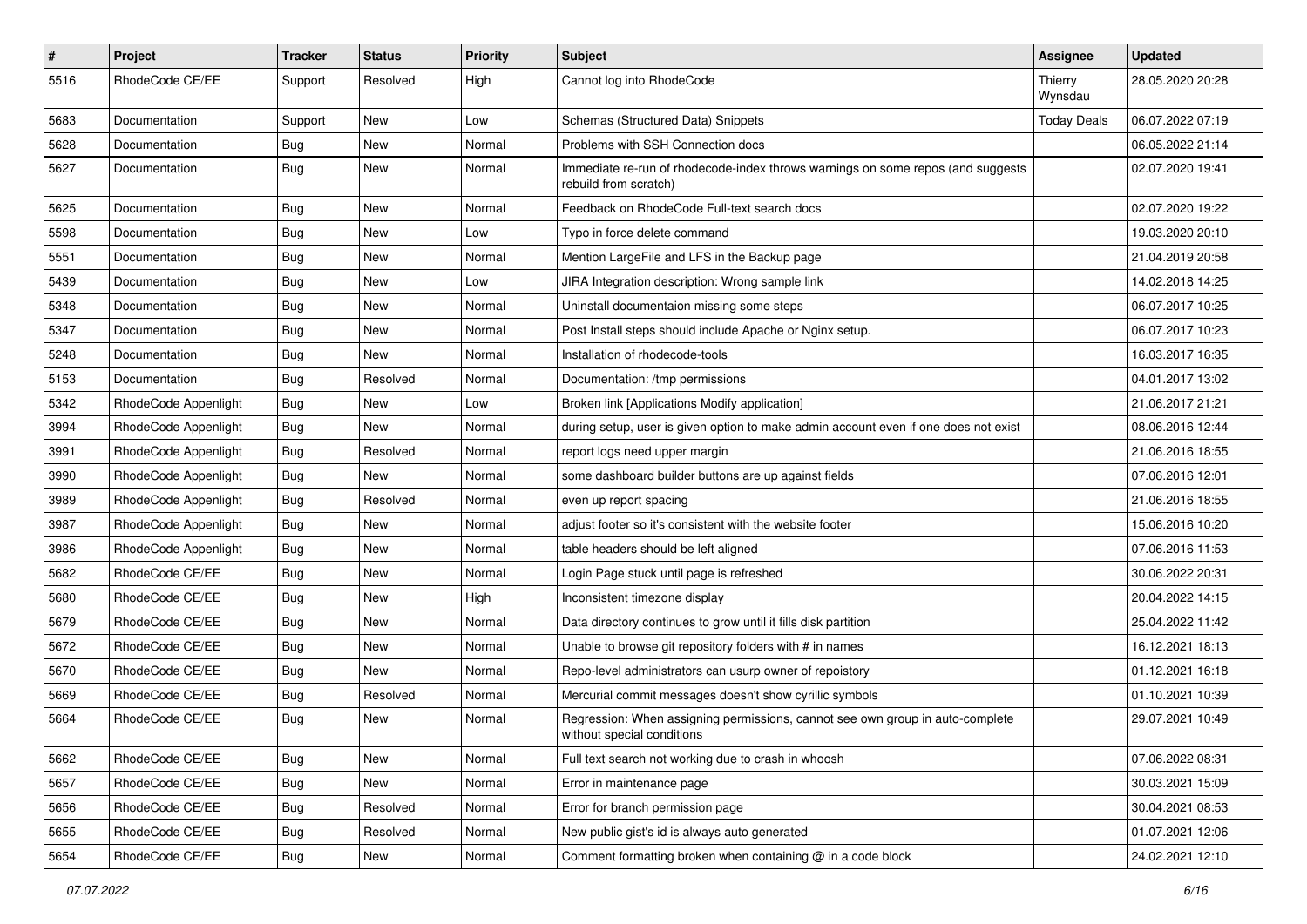| $\pmb{\#}$ | <b>Project</b>  | <b>Tracker</b> | <b>Status</b> | <b>Priority</b> | <b>Subject</b>                                                                                                                       | Assignee | <b>Updated</b>   |
|------------|-----------------|----------------|---------------|-----------------|--------------------------------------------------------------------------------------------------------------------------------------|----------|------------------|
| 5652       | RhodeCode CE/EE | Bug            | Resolved      | Normal          | Pull Requests: when title and descriptions contains character [] {} and () index out of<br>bound when attempting to comment/approve. |          | 30.04.2021 08:53 |
| 5651       | RhodeCode CE/EE | Bug            | Resolved      | Normal          | Pull requests can get stuck if the diff is too large (it was created by mistake but we<br>can't open it to delete it)                |          | 30.04.2021 08:53 |
| 5649       | RhodeCode CE/EE | Bug            | <b>New</b>    | Normal          | test-file-upload                                                                                                                     |          | 17.12.2020 23:08 |
| 5645       | RhodeCode CE/EE | Bug            | New           | High            | Rhodecode returns 400 Bad request on huge mercurial repos                                                                            |          | 18.12.2020 06:29 |
| 5644       | RhodeCode CE/EE | <b>Bug</b>     | New           | Normal          | PR inks to comments not working if files are collapsed                                                                               |          | 02.12.2020 10:42 |
| 5636       | RhodeCode CE/EE | <b>Bug</b>     | Resolved      | High            | Remap and Rescan 500 Internal Server Error                                                                                           |          | 30.04.2021 08:53 |
| 5634       | RhodeCode CE/EE | Bug            | Resolved      | Normal          | Quick Search Toolbar bugs out if pull request contains unicode double quote<br>character "                                           |          | 12.10.2020 23:13 |
| 5633       | RhodeCode CE/EE | Bug            | Resolved      | Normal          | Moderately large pull requests fail because inefficient use of reviewer_data_json<br>column in pull_requests table                   |          | 12.10.2020 23:13 |
| 5632       | RhodeCode CE/EE | Bug            | <b>New</b>    | Normal          | Missing Parent Folder for Personal Repo lacks proper handling                                                                        |          | 03.08.2020 07:56 |
| 5630       | RhodeCode CE/EE | Bug            | New           | Normal          | Inline comments do not follow the line of code                                                                                       |          | 21.07.2020 11:25 |
| 5629       | RhodeCode CE/EE | <b>Bug</b>     | New           | Normal          | Diff truncated on small files                                                                                                        |          | 21.07.2020 08:58 |
| 5626       | RhodeCode CE/EE | Bug            | New           | Normal          | Whoosh full-text indexing is fully indexing all repos, not recognizing forks                                                         |          | 02.07.2020 19:24 |
| 5624       | RhodeCode CE/EE | <b>Bug</b>     | <b>New</b>    | Normal          | Timeout when trying to test SMTP email configuration                                                                                 |          | 01.07.2020 20:01 |
| 5623       | RhodeCode CE/EE | Bug            | Resolved      | Normal          | Credentials for remote repository URL leaking in Repository Header                                                                   |          | 22.07.2020 00:47 |
| 5622       | RhodeCode CE/EE | Bug            | Resolved      | High            | Upgrade from 4.18.3 to 4.19.3 broke all PRs                                                                                          |          | 28.07.2020 16:44 |
| 5621       | RhodeCode CE/EE | Bug            | Resolved      | Urgent          | $LDAP + User Groups authentication playing not working after upgrade to 4.19.x$                                                      |          | 15.06.2020 17:56 |
| 5620       | RhodeCode CE/EE | <b>Bug</b>     | Resolved      | Normal          | Regression of mail rendering in Thunderbird                                                                                          |          | 15.06.2020 16:45 |
| 5619       | RhodeCode CE/EE | Bug            | Resolved      | Normal          | Setting Landing Commit to SVN Trunk results in Files tab hitting a 404                                                               |          | 04.06.2020 23:51 |
| 5612       | RhodeCode CE/EE | <b>Bug</b>     | <b>New</b>    | Low             | CPU cores getting maxed out by VCSServer on Repository Size request                                                                  |          | 03.10.2021 23:25 |
| 5605       | RhodeCode CE/EE | Bug            | Resolved      | Normal          | Cannot set subversion compatibility to 1.10                                                                                          |          | 30.03.2020 17:27 |
| 5596       | RhodeCode CE/EE | Bug            | Resolved      | Normal          | Pull Request duplicated after description edit                                                                                       |          | 14.04.2020 13:28 |
| 5594       | RhodeCode CE/EE | Bug            | Resolved      | Normal          | Credentials in Repository Settings for Pull requests are exposed                                                                     |          | 28.05.2020 20:25 |
| 5590       | RhodeCode CE/EE | Bug            | New           | Normal          | Pull Request creation takes 2 minutes                                                                                                |          | 28.05.2020 20:48 |
| 5588       | RhodeCode CE/EE | Bug            | New           | Normal          | wrong rendering of issue tracker pattern                                                                                             |          | 29.01.2020 11:24 |
| 5575       | RhodeCode CE/EE | Bug            | Resolved      | Low             | Filtering username containing '-' does not work in Admin audit log panel                                                             |          | 20.01.2020 10:04 |
| 5573       | RhodeCode CE/EE | <b>Bug</b>     | Resolved      | Normal          | Wrong notification Base Url for Email-Integrations                                                                                   |          | 16.01.2020 08:53 |
| 5571       | RhodeCode CE/EE | Bug            | Resolved      | Normal          | redmine does not work with firefox any more                                                                                          |          | 25.10.2019 12:38 |
| 5570       | RhodeCode CE/EE | <b>Bug</b>     | New           | Normal          | Remap repositories always fail in RhodeCode community                                                                                |          | 04.10.2019 14:50 |
| 5569       | RhodeCode CE/EE | Bug            | Resolved      | Normal          | SshWrapper error                                                                                                                     |          | 21.01.2020 02:02 |
| 5567       | RhodeCode CE/EE | Bug            | Resolved      | High            | Error after PR was updated                                                                                                           |          | 20.01.2020 10:04 |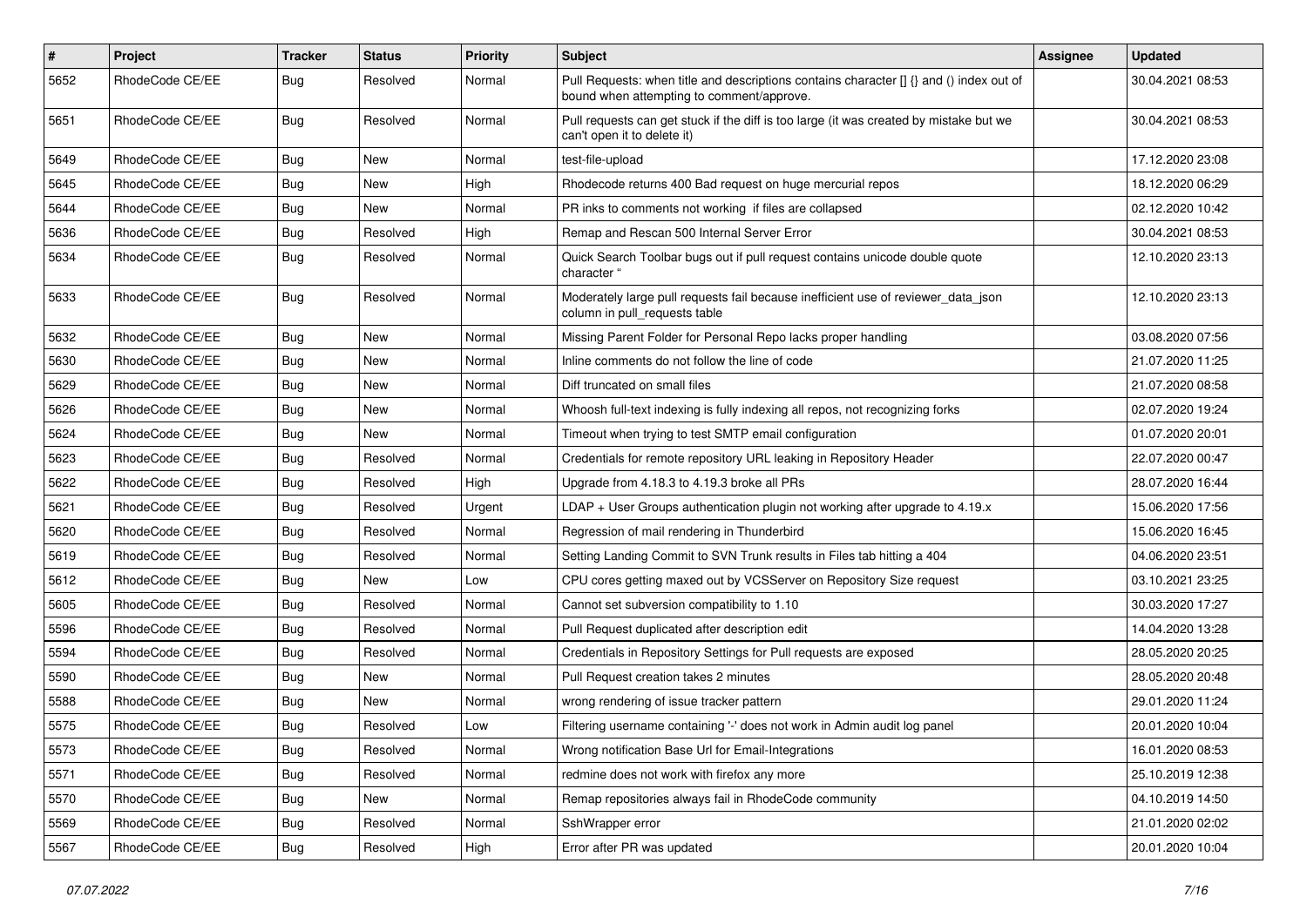| $\sharp$ | Project         | <b>Tracker</b> | <b>Status</b> | Priority | <b>Subject</b>                                                                                                    | <b>Assignee</b> | <b>Updated</b>   |
|----------|-----------------|----------------|---------------|----------|-------------------------------------------------------------------------------------------------------------------|-----------------|------------------|
| 5561     | RhodeCode CE/EE | <b>Bug</b>     | Resolved      | Normal   | PR diff doesn't update when target changes                                                                        |                 | 21.05.2020 11:53 |
| 5560     | RhodeCode CE/EE | Bug            | Resolved      | High     | Check all permission API function to flush caches for auth_perms                                                  |                 | 08.06.2021 23:56 |
| 5559     | RhodeCode CE/EE | <b>Bug</b>     | New           | Normal   | Timezone handling issue on repos list                                                                             |                 | 07.07.2019 22:19 |
| 5558     | RhodeCode CE/EE | <b>Bug</b>     | Resolved      | Low      | Commit compare window covers text                                                                                 |                 | 08.07.2019 18:12 |
| 5557     | RhodeCode CE/EE | Bug            | Resolved      | Normal   | Consider removing slashes from the RSS feed names                                                                 |                 | 31.10.2019 19:54 |
| 5556     | RhodeCode CE/EE | Bug            | New           | Normal   | After upgrade RhodeCode Enterprise, pull request via API adds repo owner as<br>default reviewer                   |                 | 01.01.2020 13:09 |
| 5555     | RhodeCode CE/EE | Bug            | Resolved      | Normal   | Making Repository Public does not update the Default User Permissions                                             |                 | 28.05.2020 20:26 |
| 5550     | RhodeCode CE/EE | Bug            | New           | Normal   | 500 Internal Server Error   The server has either erred or is incapable of performing<br>the requested operation. |                 | 18.04.2019 17:12 |
| 5547     | RhodeCode CE/EE | Bug            | New           | Normal   | UI not consistent between Firefox and Chrome                                                                      |                 | 01.03.2019 23:35 |
| 5545     | RhodeCode CE/EE | <b>Bug</b>     | New           | Normal   | Merge commit to contain the username/reponame of the origin                                                       |                 | 28.02.2019 13:46 |
| 5540     | RhodeCode CE/EE | Bug            | <b>New</b>    | Normal   | Rhode Code 4.15.2 VCS Caching(?) behaviour                                                                        |                 | 25.02.2019 17:01 |
| 5538     | RhodeCode CE/EE | <b>Bug</b>     | New           | Normal   | internal server error (UnicodeDecodeError) during rhodecode-index request                                         |                 | 20.02.2019 14:43 |
| 5530     | RhodeCode CE/EE | <b>Bug</b>     | Resolved      | Normal   | Email integration has incorrect url                                                                               |                 | 09.02.2019 10:33 |
| 5528     | RhodeCode CE/EE | Bug            | Resolved      | High     | Empty Unicode file causes the PR to return HTTP 500                                                               |                 | 28.02.2019 13:52 |
| 5524     | RhodeCode CE/EE | <b>Bug</b>     | New           | High     | Cannot log into RhodeCode anymore                                                                                 |                 | 15.01.2019 17:08 |
| 5522     | RhodeCode CE/EE | <b>Bug</b>     | Resolved      | Low      | vcsserver fails when url contains extra "/"                                                                       |                 | 28.02.2019 13:52 |
| 5521     | RhodeCode CE/EE | Bug            | Resolved      | Normal   | Proxing SVN http requests does not work when using prefix for rhodecode.                                          |                 | 28.02.2019 13:52 |
| 5519     | RhodeCode CE/EE | <b>Bug</b>     | New           | High     | User unable to fork the repo despite setting Repository Forking to Disabled                                       |                 | 11.12.2018 22:21 |
| 5518     | RhodeCode CE/EE | <b>Bug</b>     | Resolved      | Normal   | Zero-sized files in /rhodecode/config/rcextensions/examples                                                       |                 | 21.01.2020 02:18 |
| 5517     | RhodeCode CE/EE | <b>Bug</b>     | Resolved      | Urgent   | Problem with upgrading to Community-4.15                                                                          |                 | 11.12.2018 06:32 |
| 5515     | RhodeCode CE/EE | <b>Bug</b>     | Resolved      | Normal   | PR default reviewer is incorrect                                                                                  |                 | 28.02.2019 13:52 |
| 5513     | RhodeCode CE/EE | <b>Bug</b>     | Resolved      | High     | Gist: GitHub flavoured markdown gist creation fails                                                               |                 | 07.07.2019 22:21 |
| 5512     | RhodeCode CE/EE | <b>Bug</b>     | New           | Normal   | Show commit phase in summary view                                                                                 |                 | 09.11.2018 21:37 |
| 5510     | RhodeCode CE/EE | Bug            | <b>New</b>    | High     | AssertionError: unexpected parameters: user_agent & hook_type                                                     |                 | 31.07.2021 11:14 |
| 5509     | RhodeCode CE/EE | <b>Bug</b>     | New           | Normal   | Remove `!important attributes` from UI elements                                                                   |                 | 07.12.2018 07:40 |
| 5507     | RhodeCode CE/EE | Bug            | Resolved      | Normal   | Markdown rendering needs improvement                                                                              |                 | 15.08.2019 15:40 |
| 5506     | RhodeCode CE/EE | Bug            | New           | Normal   | Web UI fonts are not looking good and is difficult to read for people with low vision                             |                 | 26.10.2018 09:38 |
| 5505     | RhodeCode CE/EE | Bug            | Resolved      | Normal   | Notification emails from RhodeCode is garbled in Outlook 2016 web client                                          |                 | 07.12.2018 09:49 |
| 5502     | RhodeCode CE/EE | Bug            | Resolved      | High     | 500 error when using multiple custom branch permissions                                                           |                 | 07.12.2018 09:49 |
| 5500     | RhodeCode CE/EE | <b>Bug</b>     | New           | Normal   | How to enable/set "RC_SKIP_HOOKS" to disable svn hooks?                                                           |                 | 02.10.2018 07:45 |
| 5494     | RhodeCode CE/EE | <b>Bug</b>     | New           | Normal   | rccontrol's python package management causes slow VCS SSH                                                         |                 | 02.04.2019 11:56 |
| 5492     | RhodeCode CE/EE | <b>Bug</b>     | New           | Normal   | VCSServer + SVN 1.10                                                                                              |                 | 26.07.2018 15:01 |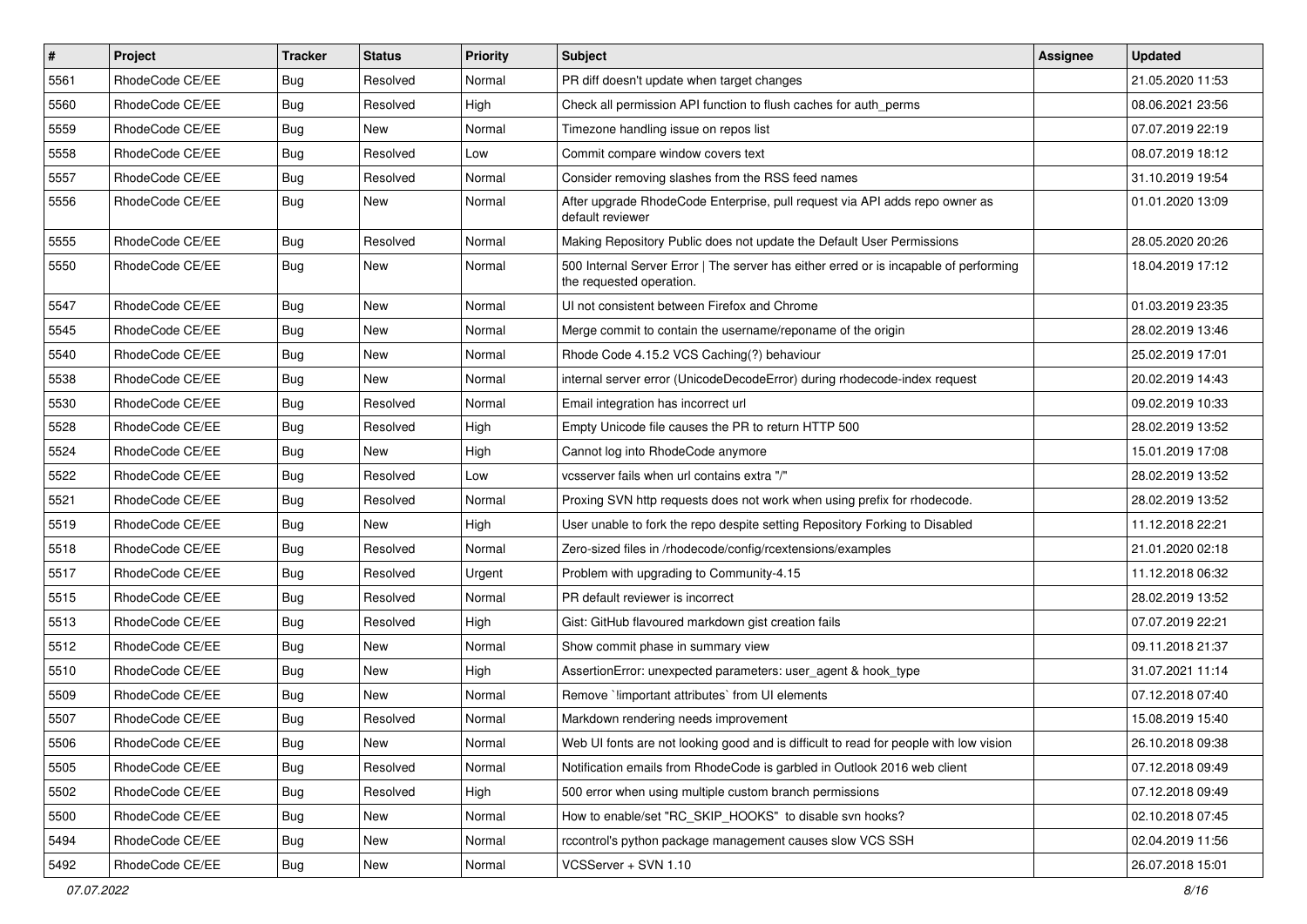| $\sharp$ | Project         | <b>Tracker</b> | <b>Status</b> | <b>Priority</b> | Subject                                                                                                                                                                              | <b>Assignee</b> | <b>Updated</b>   |
|----------|-----------------|----------------|---------------|-----------------|--------------------------------------------------------------------------------------------------------------------------------------------------------------------------------------|-----------------|------------------|
| 5490     | RhodeCode CE/EE | Bug            | Resolved      | Normal          | Changes to repo group permissions via API are not audit logged                                                                                                                       |                 | 28.02.2019 13:52 |
| 5489     | RhodeCode CE/EE | Bug            | Resolved      | High            | grant_user_permission_to_repo_group API call fails to set permissions on child<br>repos                                                                                              |                 | 11.07.2018 09:57 |
| 5482     | RhodeCode CE/EE | Bug            | Resolved      | Normal          | Changing a repo's 'Remote pull uri' in its Settings fails with 'No repo type specified'                                                                                              |                 | 31.10.2018 08:37 |
| 5475     | RhodeCode CE/EE | Bug            | New           | Normal          | Unable to locate user in OpenLDAP directory via Idaps                                                                                                                                |                 | 08.06.2018 20:06 |
| 5471     | RhodeCode CE/EE | Bug            | <b>New</b>    | Normal          | Webhook integration failing: need more than 3 values to unpack                                                                                                                       |                 | 01.06.2018 02:26 |
| 5462     | RhodeCode CE/EE | <b>Bug</b>     | New           | Normal          | create repo api fails with celery enabled                                                                                                                                            |                 | 10.07.2018 17:49 |
| 5461     | RhodeCode CE/EE | Bug            | Resolved      | Normal          | Changes to user group permissions via API are not audit logged                                                                                                                       |                 | 30.08.2018 09:47 |
| 5460     | RhodeCode CE/EE | Bug            | New           | Low             | Repo creation stuck when remote clone returns partial http code 500                                                                                                                  |                 | 06.07.2018 19:14 |
| 5457     | RhodeCode CE/EE | <b>Bug</b>     | Resolved      | Normal          | Internal server error on full-text search settings page with Elasticsearch                                                                                                           |                 | 16.04.2018 09:08 |
| 5444     | RhodeCode CE/EE | Bug            | Resolved      | Normal          | Error while creating a pull request on a Mercurial repository                                                                                                                        |                 | 17.04.2018 22:29 |
| 5436     | RhodeCode CE/EE | Bug            | Resolved      | High            | Unable To Open Pull Request in 4.11.2                                                                                                                                                |                 | 14.02.2018 11:14 |
| 5434     | RhodeCode CE/EE | Bug            | Resolved      | Immediate       | Locale problem                                                                                                                                                                       |                 | 01.10.2021 09:51 |
| 5433     | RhodeCode CE/EE | Bug            | Resolved      | High            | RhodeCode Community 4.11 doesn't handle HG largefiles extension                                                                                                                      |                 | 01.02.2018 20:08 |
| 5414     | RhodeCode CE/EE | <b>Bug</b>     | <b>New</b>    | High            | When Opening New Pull Request, Target Revision Default Is Undesireable                                                                                                               |                 | 11.04.2018 23:20 |
| 5412     | RhodeCode CE/EE | Bug            | Resolved      | Normal          | Webhook for "pullrequest commented" event returns incomplete data                                                                                                                    |                 | 27.02.2018 18:00 |
| 5410     | RhodeCode CE/EE | Bug            | New           | Normal          | After converting to CE, we get the following error when trying to view some repos in<br>the UI: "UnicodeDecodeError: 'ascii' codec can't decode byte" (full error in<br>Description) |                 | 25.01.2018 20:45 |
| 5406     | RhodeCode CE/EE | Bug            | <b>New</b>    | Normal          | <b>Installer Fails</b>                                                                                                                                                               |                 | 01.12.2017 11:52 |
| 5405     | RhodeCode CE/EE | Bug            | New           | Normal          | Add repository from UI leads to HTTP/404                                                                                                                                             |                 | 28.11.2017 11:39 |
| 5399     | RhodeCode CE/EE | Bug            | In Progress   | High            | Issues with Git LFS integration                                                                                                                                                      |                 | 07.07.2019 22:21 |
| 5381     | RhodeCode CE/EE | <b>Bug</b>     | Resolved      | Normal          | Email integration changeset links invalid                                                                                                                                            |                 | 06.09.2017 12:29 |
| 5380     | RhodeCode CE/EE | Bug            | Resolved      | Normal          | repo commits pageintion error                                                                                                                                                        |                 | 06.09.2017 19:16 |
| 5379     | RhodeCode CE/EE | Bug            | Resolved      | Normal          | Journal RSS feed errors                                                                                                                                                              |                 | 01.09.2017 16:40 |
| 5376     | RhodeCode CE/EE | Bug            | Resolved      | Normal          | error: pretxnchangegroup.acl hook failed: acl: user "" denied on branch "default"                                                                                                    |                 | 16.08.2017 19:45 |
| 5371     | RhodeCode CE/EE | Bug            | <b>New</b>    | Normal          | Comment times in Pull Requests are off by 1 day                                                                                                                                      |                 | 10.04.2018 15:11 |
| 5337     | RhodeCode CE/EE | Bug            | Resolved      | Normal          | Possible memory leak after few Git Pull Requests                                                                                                                                     |                 | 08.08.2017 13:08 |
| 5304     | RhodeCode CE/EE | Bug            | Resolved      | Normal          | Email template not correct                                                                                                                                                           |                 | 31.10.2018 08:36 |
| 5297     | RhodeCode CE/EE | Bug            | Resolved      | Normal          | Locale fails on a SuSE system                                                                                                                                                        |                 | 31.10.2018 08:36 |
| 5277     | RhodeCode CE/EE | Bug            | Resolved      | Normal          | table id=user_list_table - Ajax error                                                                                                                                                |                 | 13.04.2017 01:04 |
| 5266     | RhodeCode CE/EE | Bug            | Resolved      | Normal          | Validate if changes in target branches get's propagated on Pull request updates                                                                                                      |                 | 05.04.2017 18:10 |
| 5259     | RhodeCode CE/EE | Bug            | Resolved      | Normal          | user-journal storage changes                                                                                                                                                         |                 | 12.04.2017 00:04 |
| 5227     | RhodeCode CE/EE | Bug            | New           | Normal          | 400 during a svn checkout, file with special chars                                                                                                                                   |                 | 23.02.2017 17:43 |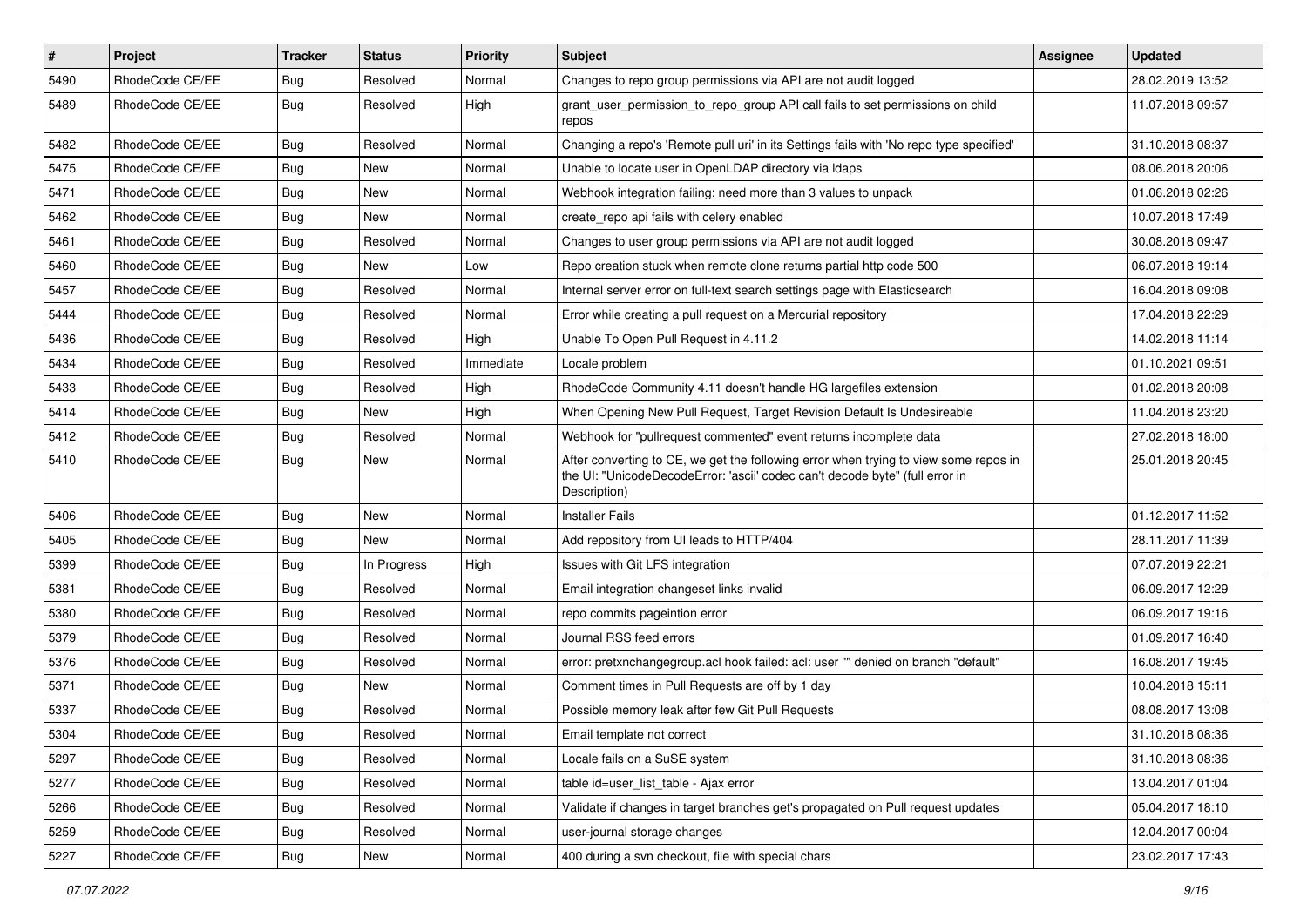| $\vert$ # | Project         | <b>Tracker</b> | <b>Status</b> | <b>Priority</b> | <b>Subject</b>                                                                                                     | <b>Assignee</b> | <b>Updated</b>   |
|-----------|-----------------|----------------|---------------|-----------------|--------------------------------------------------------------------------------------------------------------------|-----------------|------------------|
| 5218      | RhodeCode CE/EE | Bug            | New           | Normal          | 500 when forking repository, when using special chars in password.                                                 |                 | 19.02.2017 21:46 |
| 5213      | RhodeCode CE/EE | Bug            | Resolved      | Normal          | Fixing Apache Proxy timeout issues                                                                                 |                 | 14.02.2017 09:44 |
| 5210      | RhodeCode CE/EE | Bug            | Resolved      | Normal          | webook problems                                                                                                    |                 | 13.02.2017 19:43 |
| 5164      | RhodeCode CE/EE | <b>Bug</b>     | Resolved      | Normal          | non-web calls are leaking session objects                                                                          |                 | 13.01.2017 01:30 |
| 4676      | RhodeCode CE/EE | <b>Bug</b>     | Resolved      | Normal          | Some admin passwords can make installation fail                                                                    |                 | 16.12.2016 16:16 |
| 4675      | RhodeCode CE/EE | Bug            | Resolved      | Normal          | Disk free inodes are displayed incorrectly                                                                         |                 | 13.12.2016 22:41 |
| 4306      | RhodeCode CE/EE | Bug            | Resolved      | Normal          | Issue to push file with character # on a SVN                                                                       |                 | 03.04.2017 16:44 |
| 4304      | RhodeCode CE/EE | Bug            | Resolved      | High            | Search: Internal Server Error                                                                                      |                 | 26.11.2016 16:26 |
| 4285      | RhodeCode CE/EE | Bug            | New           | Normal          | Intermittent error while trying to create or fork a repository                                                     |                 | 17.10.2016 22:42 |
| 4274      | RhodeCode CE/EE | Bug            | Resolved      | Normal          | 500 error when push big objects                                                                                    |                 | 13.02.2017 19:53 |
| 4266      | RhodeCode CE/EE | Bug            | Resolved      | Normal          | Error 500 on integrations page after setting up Webhook                                                            |                 | 17.10.2016 15:35 |
| 4255      | RhodeCode CE/EE | Bug            | <b>New</b>    | Normal          | [translation, i18n] translation not being applied to integrations pages                                            |                 | 30.09.2016 15:56 |
| 4206      | RhodeCode CE/EE | Bug            | Resolved      | High            | Error creating SVN groups                                                                                          |                 | 15.09.2016 13:24 |
| 4190      | RhodeCode CE/EE | Bug            | New           | Normal          | [tests] fix or remove rst xss inline test                                                                          |                 | 22.08.2016 12:15 |
| 4189      | RhodeCode CE/EE | Bug            | New           | Normal          | Itests, git] count of commit ids is different for git than hg when comparing remote                                |                 | 22.08.2016 12:34 |
| 4188      | RhodeCode CE/EE | Bug            | New           | Normal          | [tests, svn] changeset tests produce different results for svn                                                     |                 | 22.08.2016 09:54 |
| 4166      | RhodeCode CE/EE | Bug            | Resolved      | Urgent          | [ce] Rhodecode crashing after MySQL error                                                                          |                 | 23.08.2016 23:35 |
| 4154      | RhodeCode CE/EE | <b>Bug</b>     | <b>New</b>    | Low             | [ce, ee] user register via github captcha                                                                          |                 | 05.08.2016 22:51 |
| 4116      | RhodeCode CE/EE | Bug            | New           | High            | [ee] Starting EE or running paster commands like setup-rhodecode does not work<br>without setting LC_ALL properly. |                 | 18.08.2016 21:03 |
| 4109      | RhodeCode CE/EE | Bug            | <b>New</b>    | Normal          | [files] The "switch to commit" widget is broken after using browser back button                                    |                 | 17.04.2018 21:50 |
| 4090      | RhodeCode CE/EE | Bug            | Resolved      | Normal          | test ticket                                                                                                        |                 | 09.03.2021 20:39 |
| 4089      | RhodeCode CE/EE | Bug            | Resolved      | Normal          | svn repository does not exist                                                                                      |                 | 12.06.2018 12:29 |
| 4040      | RhodeCode CE/EE | Bug            | New           | Low             | [ce, ee] logout when logged out causes 403 Cross-site request forgery detected                                     |                 | 23.06.2016 13:40 |
| 3963      | RhodeCode CE/EE | Bug            | New           | Normal          | [ce] Getting a newly added repo via remap/rescan via api gives no data                                             |                 | 27.05.2016 05:02 |
| 3956      | RhodeCode CE/EE | <b>Bug</b>     | <b>New</b>    | Normal          | [ce] - svn commit with all 'None' properties (author, message, etc.)                                               |                 | 23.05.2016 17:22 |
| 3939      | RhodeCode CE/EE | Bug            | New           | Normal          | [ux] changelog filter blank after going back in browser                                                            |                 | 18.05.2016 14:50 |
| 3923      | RhodeCode CE/EE | <b>Bug</b>     | <b>New</b>    | Normal          | odd exception on running internal-code                                                                             |                 | 09.08.2016 10:54 |
| 3922      | RhodeCode CE/EE | <b>Bug</b>     | New           | Normal          | svn backend returns different diff to git/hg backends                                                              |                 | 11.05.2016 14:29 |
| 3615      | RhodeCode CE/EE | Bug            | New           | Low             | (OperationalError) too many SQL variables on admin journal page                                                    |                 | 06.05.2016 11:45 |
| 3555      | RhodeCode CE/EE | <b>Bug</b>     | Resolved      | Normal          | Then disabled repo location change the panel should explicitly state that it's disabled                            |                 | 25.04.2016 10:34 |
| 3441      | RhodeCode CE/EE | <b>Bug</b>     | New           | Normal          | [ux] clicking on line in file view scrolls to that line                                                            |                 | 05.04.2016 13:35 |
| 3382      | RhodeCode CE/EE | Bug            | New           | Normal          | download superrepo with subrepos                                                                                   |                 | 25.03.2016 01:30 |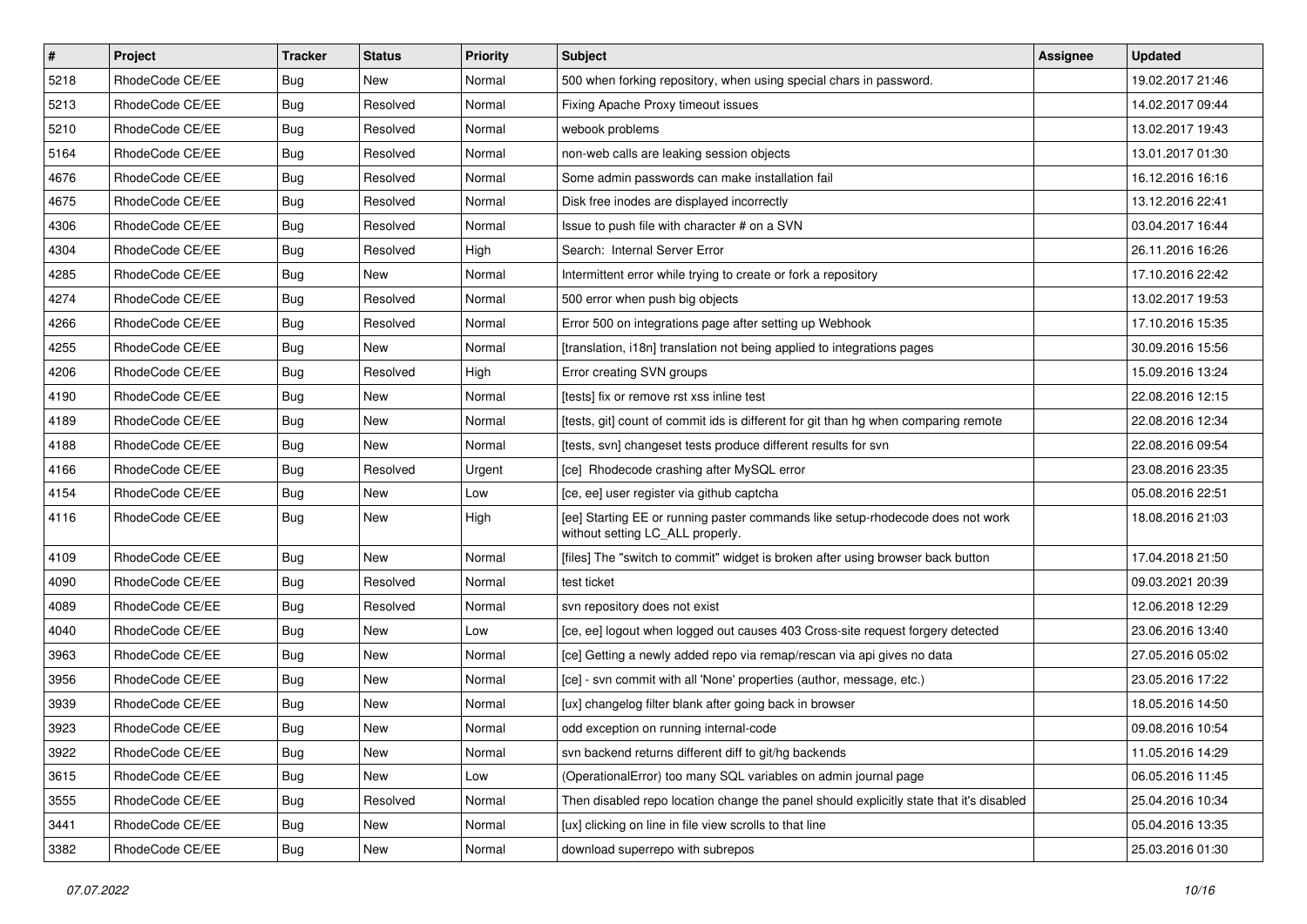| $\pmb{\#}$ | Project              | <b>Tracker</b> | <b>Status</b> | Priority | <b>Subject</b>                                                            | <b>Assignee</b> | <b>Updated</b>   |
|------------|----------------------|----------------|---------------|----------|---------------------------------------------------------------------------|-----------------|------------------|
| 3357       | RhodeCode CE/EE      | <b>Bug</b>     | Resolved      | Normal   | switch to sometimes fails to load files metadata                          |                 | 30.03.2016 10:56 |
| 3351       | RhodeCode CE/EE      | Bug            | New           | Normal   | Duplicate IP whitelist entry shows error flash                            |                 | 21.03.2016 15:54 |
| 3334       | RhodeCode CE/EE      | Bug            | New           | Normal   | Attempt to edit .coveragerc through the online file editor                |                 | 17.03.2016 13:49 |
| 3250       | RhodeCode CE/EE      | <b>Bug</b>     | New           | Normal   | Posting a comment message is very slow !                                  |                 | 17.03.2016 12:57 |
| 3022       | RhodeCode CE/EE      | Bug            | <b>New</b>    | Normal   | SVN support with repositories groups                                      |                 | 26.07.2016 18:25 |
| 2264       | RhodeCode CE/EE      | Bug            | Resolved      | Normal   | New user password change doesn't actually require a password change.      |                 | 12.08.2016 16:01 |
| 1404       | RhodeCode CE/EE      | Bug            | Resolved      | Normal   | clone of really huge git repo (4gb) causes pyro to explode                |                 | 07.02.2017 14:52 |
| 5535       | RhodeCode Control    | Bug            | New           | Normal   | improper rollback on upgrade failure                                      |                 | 09.02.2019 21:12 |
| 5501       | RhodeCode Control    | Bug            | New           | Normal   | rccontrol throwing rccontrol.lib.exceptions.SupervisorFailedToStart       |                 | 19.05.2022 19:32 |
| 5531       | RhodeCode Tools      | Bug            | New           | Normal   | rhodecode-index: default cli opts overwrite given mapping file            |                 | 17.07.2020 17:36 |
| 5450       | RhodeCode Tools      | Bug            | New           | Normal   | rhodecode-api get_license_info no longer works                            |                 | 17.07.2018 15:01 |
| 4220       | RhodeCode Appenlight | Feature        | New           | Low      | Search params allow sorting of result.                                    |                 | 06.09.2016 16:33 |
| 4071       | RhodeCode Appenlight | Feature        | New           | Normal   | Allow for easy out-out of assigned permissions                            |                 | 05.07.2016 10:14 |
| 4064       | RhodeCode Appenlight | Feature        | New           | Normal   | Create a multiple action feature for Reports and Logs lists               |                 | 30.06.2016 15:18 |
| 4063       | RhodeCode Appenlight | Feature        | New           | Normal   | add option to specify custom value in dashboard select                    |                 | 30.06.2016 15:17 |
| 4062       | RhodeCode Appenlight | Feature        | New           | Normal   | A way to see browser breakdown for an error                               |                 | 30.06.2016 15:16 |
| 4061       | RhodeCode Appenlight | Feature        | New           | Normal   | Timezone for applications                                                 |                 | 30.06.2016 15:16 |
| 4060       | RhodeCode Appenlight | Feature        | <b>New</b>    | Normal   | Replayable requests                                                       |                 | 30.06.2016 15:15 |
| 4059       | RhodeCode Appenlight | Feature        | New           | Normal   | Server Monitoring                                                         |                 | 30.06.2016 15:15 |
| 4057       | RhodeCode Appenlight | Feature        | New           | Normal   | Negation option for search filter                                         |                 | 30.06.2016 15:12 |
| 4056       | RhodeCode Appenlight | Feature        | New           | Normal   | Optionally allow to filter graphs per machine in dashboard                |                 | 30.06.2016 15:12 |
| 4017       | RhodeCode Appenlight | Feature        | New           | Low      | application logos need help                                               |                 | 14.06.2016 11:52 |
| 5643       | RhodeCode CE/EE      | Feature        | Resolved      | Low      | jump to bottom of review                                                  |                 | 30.04.2021 08:53 |
| 5642       | RhodeCode CE/EE      | Feature        | Resolved      | Normal   | pull request version column in commit list                                |                 | 30.04.2021 08:53 |
| 5641       | RhodeCode CE/EE      | Feature        | New           | Normal   | "Add draft" / (x) button usability                                        |                 | 30.11.2020 20:53 |
| 5638       | RhodeCode CE/EE      | Feature        | New           | Normal   | Add "Copy full url path" button                                           |                 | 05.02.2021 20:23 |
| 5637       | RhodeCode CE/EE      | Feature        | New           | Normal   | Clone URL templates - add per repository/namespace                        |                 | 29.10.2020 09:38 |
| 5635       | RhodeCode CE/EE      | Feature        | Resolved      | Normal   | Remember column sorted by of the "Pull Requests You Participate In" table |                 | 30.11.2020 22:30 |
| 5631       | RhodeCode CE/EE      | Feature        | New           | Normal   | Change target of PR                                                       |                 | 31.07.2020 17:05 |
| 5617       | RhodeCode CE/EE      | Feature        | New           | Normal   | Allow PRs to non-head bookmarks                                           |                 | 20.05.2020 12:25 |
| 5614       | RhodeCode CE/EE      | Feature        | Resolved      | Normal   | Show context function name in hg diffs                                    |                 | 23.04.2020 13:43 |
| 5613       | RhodeCode CE/EE      | Feature        | New           | Low      | Feature Request: Issue tracker link in new tab/window                     |                 | 03.10.2021 23:25 |
| 5611       | RhodeCode CE/EE      | Feature        | Resolved      | Normal   | Add information "is the pull request up to date?" in the PR page          |                 | 03.10.2021 23:24 |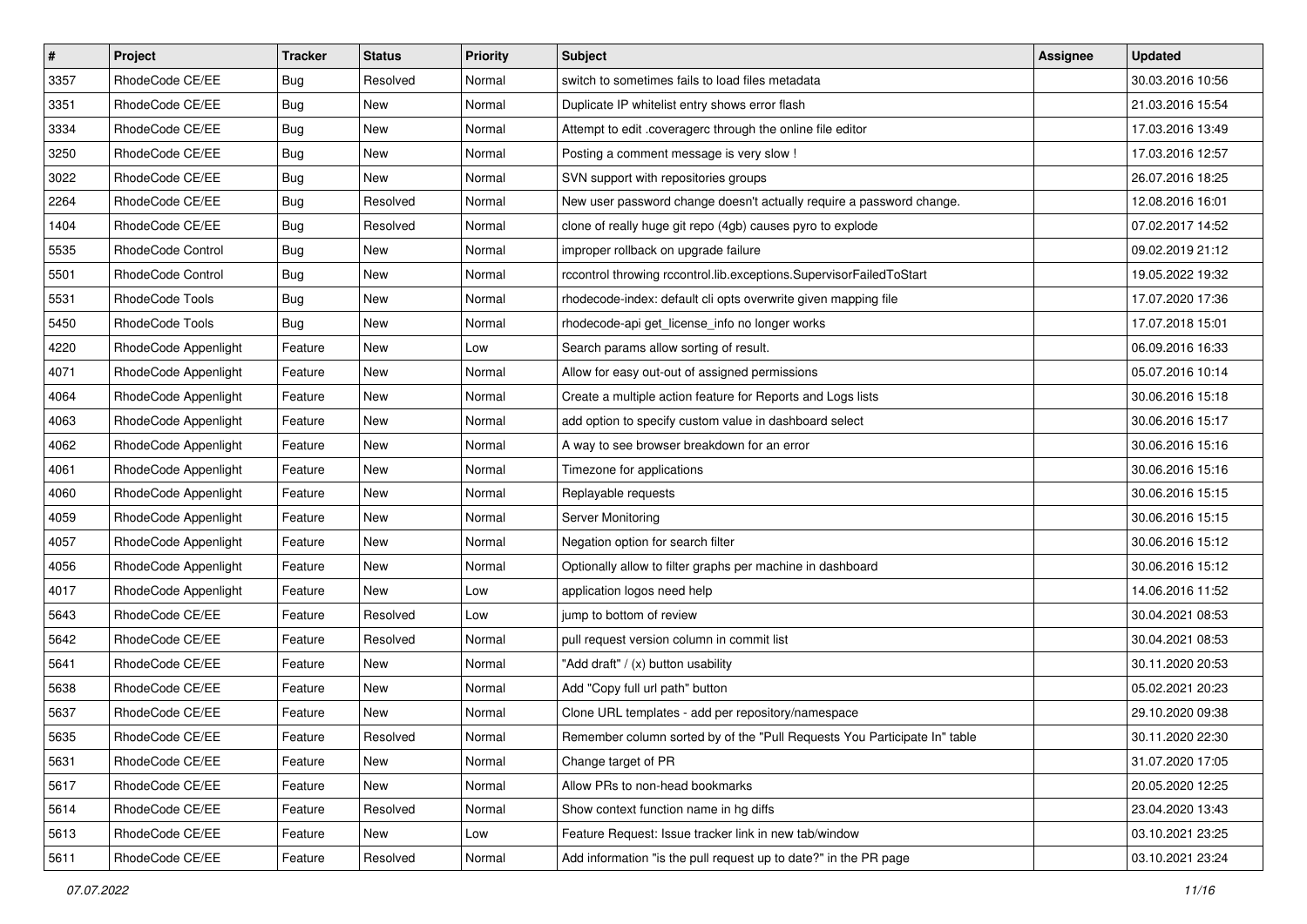| $\vert$ # | Project         | <b>Tracker</b> | <b>Status</b> | <b>Priority</b> | Subject                                                                                         | <b>Assignee</b> | <b>Updated</b>   |
|-----------|-----------------|----------------|---------------|-----------------|-------------------------------------------------------------------------------------------------|-----------------|------------------|
| 5603      | RhodeCode CE/EE | Feature        | Resolved      | Normal          | Code search - highlight matching search terms                                                   |                 | 30.03.2020 11:16 |
| 5601      | RhodeCode CE/EE | Feature        | Resolved      | Normal          | Default navigation should be by branch name not commit id                                       |                 | 04.06.2020 23:51 |
| 5600      | RhodeCode CE/EE | Feature        | New           | Normal          | Change default repository landing page                                                          |                 | 27.01.2021 01:04 |
| 5595      | RhodeCode CE/EE | Feature        | New           | Normal          | Group code review mail notification                                                             |                 | 03.03.2020 10:17 |
| 5586      | RhodeCode CE/EE | Feature        | New           | Normal          | @mention should be a link                                                                       |                 | 29.01.2020 11:46 |
| 5585      | RhodeCode CE/EE | Feature        | Resolved      | Normal          | Minimize downtime on rccontrol upgrade                                                          |                 | 27.03.2020 09:45 |
| 5584      | RhodeCode CE/EE | Feature        | New           | Normal          | "update pull request link" message on vcs client                                                |                 | 23.01.2020 10:32 |
| 5583      | RhodeCode CE/EE | Feature        | Resolved      | Normal          | rcextensions hook for pull request comment                                                      |                 | 23.04.2020 13:42 |
| 5574      | RhodeCode CE/EE | Feature        | Resolved      | Normal          | hg: Information for external hooks                                                              |                 | 30.07.2020 15:40 |
| 5552      | RhodeCode CE/EE | Feature        | <b>New</b>    | High            | PR dependency across repos                                                                      |                 | 22.06.2019 01:15 |
| 5543      | RhodeCode CE/EE | Feature        | New           | Normal          | Repo API should have equivalent get_repo_audit_logs() to User API call<br>get_user_audit_logs() |                 | 26.02.2019 12:22 |
| 5536      | RhodeCode CE/EE | Feature        | Resolved      | Low             | Ability to disable server-side SSH key generation                                               |                 | 28.02.2019 13:52 |
| 5520      | RhodeCode CE/EE | Feature        | Resolved      | Normal          | Show the head commits shas when the merge is prevented due to multiple heads                    |                 | 28.02.2019 13:52 |
| 5511      | RhodeCode CE/EE | Feature        | New           | Normal          | New feature to synchronize the fork with the remote repo from the summary page                  |                 | 13.11.2018 01:23 |
| 5504      | RhodeCode CE/EE | Feature        | New           | Normal          | Buttons to copy commit hash and to expand the commit message in the repo<br>summary view        |                 | 26.10.2018 00:59 |
| 5469      | RhodeCode CE/EE | Feature        | Resolved      | Normal          | elastisearch > 2.x not supported ?                                                              |                 | 21.01.2020 02:19 |
| 5396      | RhodeCode CE/EE | Feature        | Resolved      | Normal          | Merge state with shadow repo should be created during pull request                              |                 | 12.10.2017 21:57 |
| 5321      | RhodeCode CE/EE | Feature        | Resolved      | Normal          | Audit logs                                                                                      |                 | 21.06.2017 12:49 |
| 5316      | RhodeCode CE/EE | Feature        | In Progress   | Normal          | UI should provide checkout URL for a SVN path                                                   |                 | 06.11.2017 21:59 |
| 5289      | RhodeCode CE/EE | Feature        | New           | High            | Ability to Upload/Replace a file using the UI                                                   |                 | 22.09.2017 10:29 |
| 5278      | RhodeCode CE/EE | Feature        | New           | Normal          | Require support for git repositories of the form git://                                         |                 | 13.04.2017 15:20 |
| 5273      | RhodeCode CE/EE | Feature        | New           | Normal          | Comment status                                                                                  |                 | 07.04.2017 13:10 |
| 5272      | RhodeCode CE/EE | Feature        | Resolved      | Normal          | Pull Request checklist                                                                          |                 | 21.01.2020 02:09 |
| 5271      | RhodeCode CE/EE | Feature        | New           | Normal          | Private comments                                                                                |                 | 07.04.2017 12:01 |
| 5256      | RhodeCode CE/EE | Feature        | New           | Normal          | Last repository access time.                                                                    |                 | 23.03.2017 16:34 |
| 5187      | RhodeCode CE/EE | Feature        | Resolved      | Normal          | changelog dynamic loading of commits                                                            |                 | 12.06.2018 12:31 |
| 4301      | RhodeCode CE/EE | Feature        | New           | Normal          | [API] toggle force_password_reset in api for Idap users                                         |                 | 28.10.2016 15:43 |
| 4272      | RhodeCode CE/EE | Feature        | New           | Normal          | Better SPAM protection                                                                          |                 | 12.10.2016 11:14 |
| 4226      | RhodeCode CE/EE | Feature        | New           | Normal          | [settings, system info] add VCS and Channelstream status to System Info                         |                 | 14.09.2016 16:45 |
| 4222      | RhodeCode CE/EE | Feature        | New           | Normal          | Configurable detection of READMEs                                                               |                 | 09.09.2016 10:05 |
| 4207      | RhodeCode CE/EE | Feature        | Resolved      | Normal          | Support for obsolescence markers in changelog UI                                                |                 | 19.05.2017 16:14 |
| 4192      | RhodeCode CE/EE | Feature        | Resolved      | Normal          | [ce, ee] slack/hipchat integrations group commits by branch pushed                              |                 | 09.09.2016 19:01 |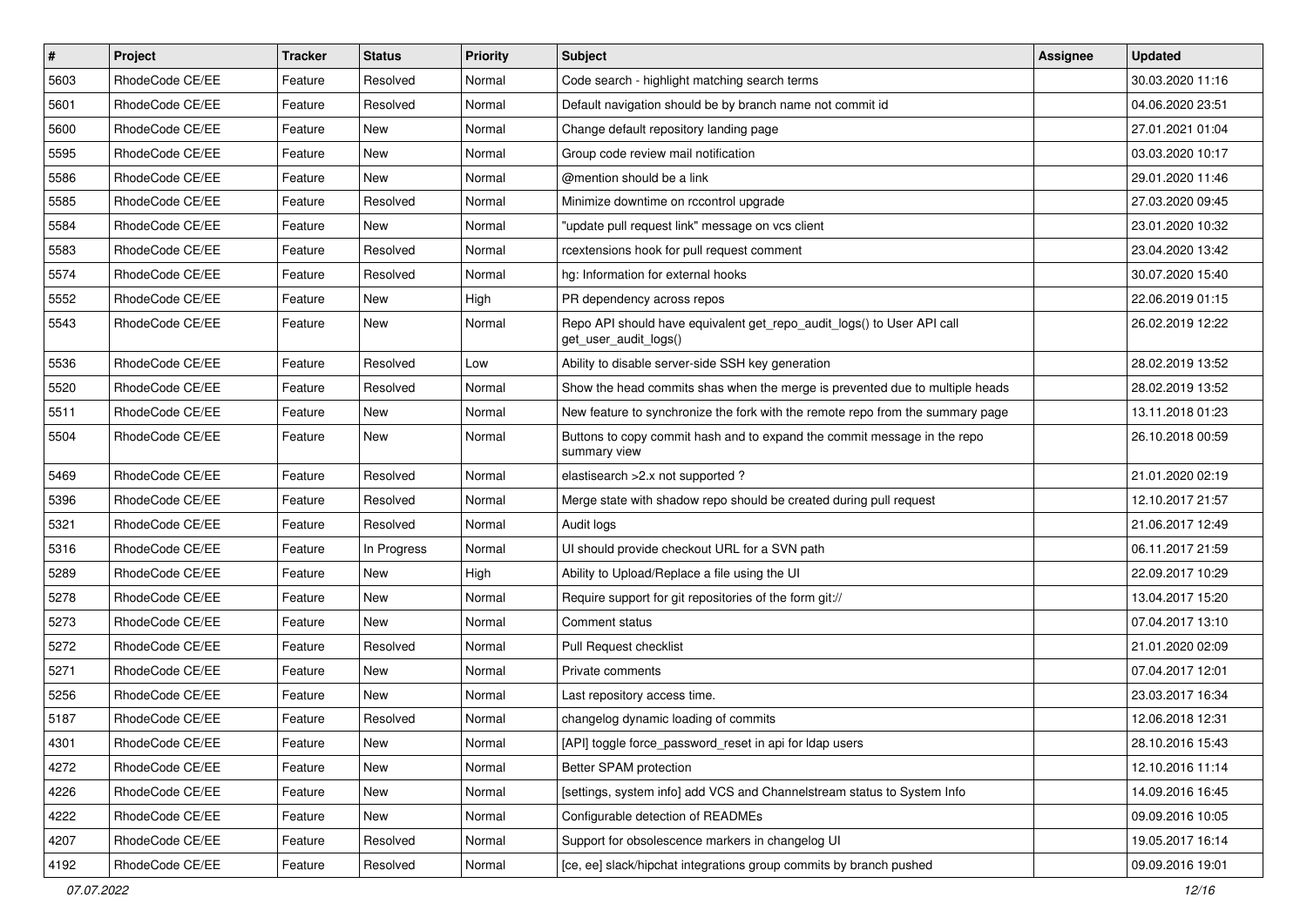| $\sharp$ | Project           | <b>Tracker</b> | <b>Status</b> | Priority | Subject                                                                                          | <b>Assignee</b> | <b>Updated</b>   |
|----------|-------------------|----------------|---------------|----------|--------------------------------------------------------------------------------------------------|-----------------|------------------|
| 4191     | RhodeCode CE/EE   | Feature        | New           | Normal   | Add custom Image logo option to header                                                           |                 | 22.08.2016 14:49 |
| 4182     | RhodeCode CE/EE   | Feature        | New           | Normal   | add direct link from notification to corresponding PR                                            |                 | 19.08.2016 12:35 |
| 4144     | RhodeCode CE/EE   | Feature        | New           | Normal   | [ux] improve enable/disable of notifications                                                     |                 | 02.08.2016 17:19 |
| 4044     | RhodeCode CE/EE   | Feature        | Resolved      | Normal   | Branch permissions                                                                               |                 | 30.08.2018 09:48 |
| 3999     | RhodeCode CE/EE   | Feature        | Resolved      | Normal   | Add `send account information` to user creation page                                             |                 | 28.06.2016 15:22 |
| 3981     | RhodeCode CE/EE   | Feature        | Resolved      | Normal   | Add cloud hosting like Gitlab, GitHub                                                            |                 | 02.03.2020 09:14 |
| 3980     | RhodeCode CE/EE   | Feature        | New           | Normal   | Add CI engine                                                                                    |                 | 05.06.2016 21:32 |
| 3979     | RhodeCode CE/EE   | Feature        | <b>New</b>    | Normal   | Add kanban board                                                                                 |                 | 05.06.2016 21:20 |
| 3978     | RhodeCode CE/EE   | Feature        | <b>New</b>    | Normal   | Add bug tracker                                                                                  |                 | 05.06.2016 21:20 |
| 3977     | RhodeCode CE/EE   | Feature        | <b>New</b>    | Normal   | Wiki                                                                                             |                 | 05.06.2016 21:11 |
| 3486     | RhodeCode CE/EE   | Feature        | New           | Normal   | expose origin of permission in perm dict for users                                               |                 | 06.06.2016 10:54 |
| 3472     | RhodeCode CE/EE   | Feature        | New           | Normal   | Expose unified hooks that can be used in SSH backend                                             |                 | 14.04.2016 17:54 |
| 3460     | RhodeCode CE/EE   | Feature        | <b>New</b>    | Normal   | [ux, frontend] hide "show more" button when there is nothing more to show                        |                 | 11.04.2016 13:37 |
| 3455     | RhodeCode CE/EE   | Feature        | New           | Normal   | [ux] commit message search should render entire commit message                                   |                 | 07.04.2016 17:50 |
| 3440     | RhodeCode CE/EE   | Feature        | New           | Normal   | [design, ux] mock-up user interface for adding a branch/bookmark                                 |                 | 05.04.2016 09:21 |
| 3373     | RhodeCode CE/EE   | Feature        | New           | Normal   | Allow to create Bookmarks and Branches from UI                                                   |                 | 05.04.2016 09:21 |
| 2882     | RhodeCode CE/EE   | Feature        | New           | Normal   | Bulk comment submit                                                                              |                 | 17.03.2016 17:50 |
| 2817     | RhodeCode CE/EE   | Feature        | Resolved      | Normal   | Make largefiles downloadable from the interface                                                  |                 | 27.03.2017 14:04 |
| 2539     | RhodeCode CE/EE   | Feature        | Feedback      | Normal   | Recursive deletion of resources                                                                  |                 | 20.04.2016 08:52 |
| 1457     | RhodeCode CE/EE   | Feature        | New           | Normal   | add allow permissions inheritance on repo groups                                                 |                 | 22.09.2017 10:27 |
| 148      | RhodeCode CE/EE   | Feature        | New           | Normal   | [comments] Add per file and multiline comments in a changeset                                    |                 | 25.05.2016 10:20 |
| 5582     | RhodeCode Control | Feature        | <b>New</b>    | Normal   | Add the version number of a PR in the HTTP API                                                   |                 | 15.01.2020 10:45 |
| 5534     | RhodeCode Control | Feature        | New           | Normal   | extract/preload subcommand                                                                       |                 | 14.02.2019 14:45 |
| 5533     | RhodeCode Control | Feature        | In Progress   | Normal   | Support busybox tar                                                                              |                 | 09.02.2019 22:09 |
| 5591     | Documentation     | Support        | New           | Normal   | documentation typo                                                                               |                 | 04.02.2020 19:43 |
| 5529     | Documentation     | Support        | <b>New</b>    | Normal   | Documentation does not detail watched repositories                                               |                 | 07.02.2019 00:16 |
| 5423     | Documentation     | Support        | Resolved      | Normal   | API-Documentation for Method "create repo group" faulty                                          |                 | 22.01.2018 16:23 |
| 5237     | Documentation     | Support        | New           | Normal   | documentation for DR                                                                             |                 | 06.03.2017 23:34 |
| 5677     | RhodeCode CE/EE   | Support        | New           | Normal   | PR cross merge                                                                                   |                 | 28.01.2022 16:59 |
| 5639     | RhodeCode CE/EE   | Support        | New           | High     | 500 Internal Server Error   The server has either erred  after importing Database<br>from backup |                 | 22.11.2020 09:15 |
| 5618     | RhodeCode CE/EE   | Support        | New           | Normal   | Getting HTTP 502 Bad Gateway when trying to push (or clone) on a slow network                    |                 | 27.05.2020 21:56 |
| 5609     | RhodeCode CE/EE   | Support        | Resolved      | Normal   | Change git diff algorithm                                                                        |                 | 31.03.2020 22:08 |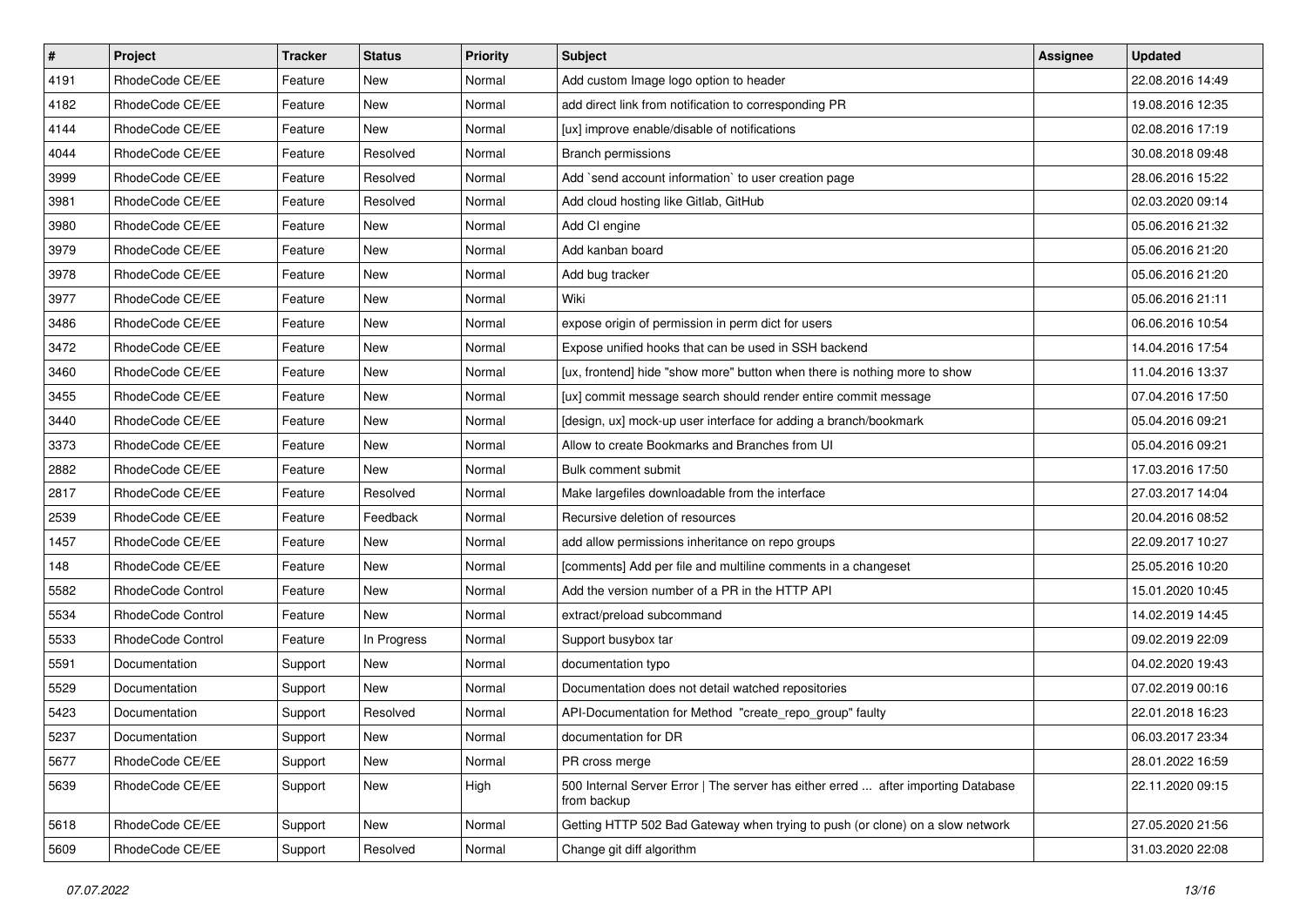| $\#$ | Project         | <b>Tracker</b> | <b>Status</b> | <b>Priority</b> | <b>Subject</b>                                                                                                                    | Assignee | <b>Updated</b>   |
|------|-----------------|----------------|---------------|-----------------|-----------------------------------------------------------------------------------------------------------------------------------|----------|------------------|
| 5593 | RhodeCode CE/EE | Support        | New           | Normal          | SSH connections                                                                                                                   |          | 17.02.2020 16:18 |
| 5554 | RhodeCode CE/EE | Support        | Resolved      | Normal          | How to increase number of commits shown in pagination on dashboard and<br>changelog                                               |          | 21.01.2020 02:08 |
| 5546 | RhodeCode CE/EE | Support        | Resolved      | Normal          | experiments with mercurial 4.9                                                                                                    |          | 26.03.2019 09:23 |
| 5544 | RhodeCode CE/EE | Support        | Resolved      | Normal          | Use of authentication token with LDAP account results in account lockout when max<br>bad password attempts are configured in LDAP |          | 27.02.2019 10:09 |
| 5541 | RhodeCode CE/EE | Support        | <b>New</b>    | Normal          | <b>SVN Settings: Repository Patterns</b>                                                                                          |          | 16.12.2019 15:35 |
| 5527 | RhodeCode CE/EE | Support        | New           | Normal          | API: expose human readable failure reason                                                                                         |          | 30.01.2019 17:43 |
| 5503 | RhodeCode CE/EE | Support        | <b>New</b>    | Normal          | failed to upgrade to 4.13.3                                                                                                       |          | 06.11.2018 18:28 |
| 5499 | RhodeCode CE/EE | Support        | <b>New</b>    | Normal          | ERROR [celery.worker.consumer.consumer] consumer: Cannot connect                                                                  |          | 11.09.2018 08:39 |
| 5497 | RhodeCode CE/EE | Support        | New           | Normal          | hg push hangs                                                                                                                     |          | 30.08.2018 22:15 |
| 5496 | RhodeCode CE/EE | Support        | New           | Normal          | database migration 4.11.6 mysql to 4.12.4 postgres                                                                                |          | 27.08.2018 21:17 |
| 5495 | RhodeCode CE/EE | Support        | New           | Normal          | Idap to crowd users_groups sync source                                                                                            |          | 10.09.2018 22:09 |
| 5491 | RhodeCode CE/EE | Support        | New           | Urgent          | Upgrade RhodeCode Community + VCSSERVER from 4.10.4 to 4.12.4, pull request<br>stop working with reviewers                        |          | 30.08.2018 09:47 |
| 5484 | RhodeCode CE/EE | Support        | New           | Normal          | Setting up ssh, remote hg not found                                                                                               |          | 06.07.2018 23:41 |
| 5468 | RhodeCode CE/EE | Support        | <b>New</b>    | Normal          | Check logic for updating last commit for repository groups                                                                        |          | 30.08.2018 09:47 |
| 5395 | RhodeCode CE/EE | Support        | Resolved      | Normal          | Svn protocols and performance                                                                                                     |          | 04.04.2019 18:08 |
| 5394 | RhodeCode CE/EE | Support        | <b>New</b>    | Normal          | SVN to Git / Mercurial Migration                                                                                                  |          | 03.10.2017 09:29 |
| 5375 | RhodeCode CE/EE | Support        | Resolved      | Normal          | How do I configure "Go to" to just search repository names?                                                                       |          | 16.08.2017 18:00 |
| 5269 | RhodeCode CE/EE | Support        | New           | Normal          | Upgrade from RC EE 3.7.1 to RC EE 4.x                                                                                             |          | 29.06.2017 19:36 |
| 5255 | RhodeCode CE/EE | Support        | New           | Normal          | I can't access issues created by me from mail                                                                                     |          | 04.04.2017 11:28 |
| 4677 | RhodeCode CE/EE | Support        | Resolved      | High            | API get_repo_refs not working?                                                                                                    |          | 19.12.2016 11:46 |
| 4303 | RhodeCode CE/EE | Support        | New           | Normal          | rhodecode instance                                                                                                                |          | 08.11.2016 16:32 |
| 4252 | RhodeCode CE/EE | Support        | New           | Normal          | Backup & Recovery                                                                                                                 |          | 07.10.2016 19:47 |
| 4227 | RhodeCode CE/EE | Support        | Resolved      | Normal          | VBScript files detected as text/plain - no syntax highlighting                                                                    |          | 14.09.2016 22:38 |
| 4081 | RhodeCode CE/EE | Support        | Resolved      | Normal          | Receiving server 500 error when trying to clone repo from windows client using<br>eclipse                                         |          | 12.07.2016 14:30 |
| 3967 | RhodeCode CE/EE | Support        | In Progress   | Normal          | Server 500 error                                                                                                                  |          | 11.08.2016 13:39 |
| 3364 | RhodeCode CE/EE | Support        | New           | High            | Allow Specifying the Commit Message for Pull Request Merges                                                                       |          | 17.04.2018 21:51 |
| 3332 | RhodeCode CE/EE | Support        | New           | Normal          | LDAP settings page: Add button "test connection"                                                                                  |          | 17.03.2016 10:23 |
| 5408 | Documentation   | Task           | Resolved      | Low             | Upate nginx documentation for non standard SSL port                                                                               |          | 12.07.2018 23:21 |
| 737  | Documentation   | Task           | New           | Normal          | What is an extra field and how do you add it?                                                                                     |          | 01.07.2016 14:15 |
| 5537 | RhodeCode CE/EE | Task           | Resolved      | Normal          | Add owner to create_pull_request API                                                                                              |          | 28.02.2019 13:52 |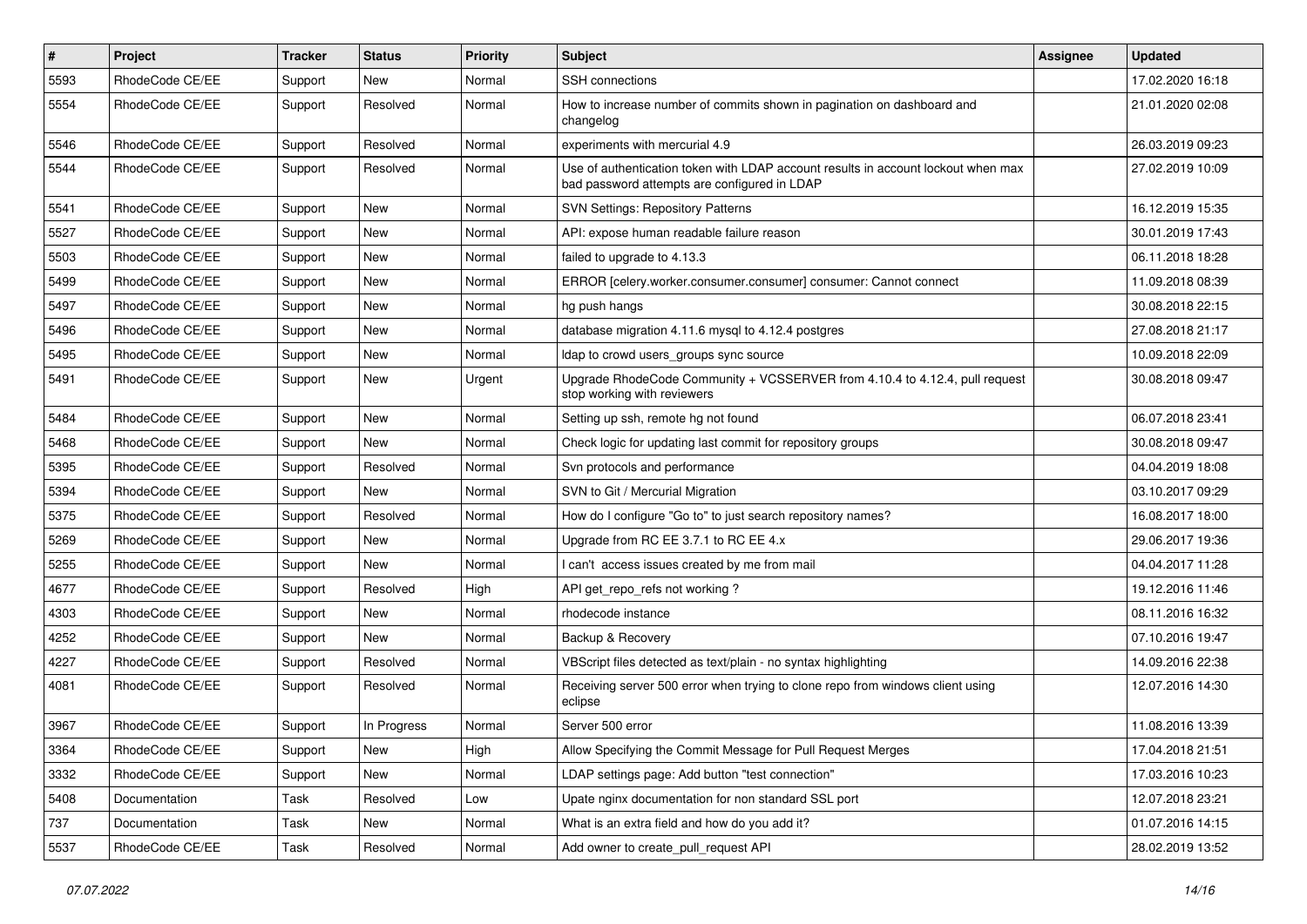| $\sharp$ | Project         | <b>Tracker</b> | <b>Status</b> | <b>Priority</b> | <b>Subject</b>                                                                                        | <b>Assignee</b> | <b>Updated</b>   |
|----------|-----------------|----------------|---------------|-----------------|-------------------------------------------------------------------------------------------------------|-----------------|------------------|
| 5404     | RhodeCode CE/EE | Task           | New           | Normal          | Add an option to detach review rules when deleting an user                                            |                 | 22.11.2017 11:23 |
| 5400     | RhodeCode CE/EE | Task           | New           | Normal          | User group - subgroup support                                                                         |                 | 06.11.2017 22:00 |
| 5391     | RhodeCode CE/EE | Task           | Resolved      | High            | Secure Email change                                                                                   |                 | 17.04.2018 21:50 |
| 5343     | RhodeCode CE/EE | Task           | Resolved      | Normal          | SSH key management and SSH support                                                                    |                 | 18.08.2017 23:50 |
| 5265     | RhodeCode CE/EE | <b>Task</b>    | Resolved      | Normal          | Enable phases support                                                                                 |                 | 11.05.2017 11:10 |
| 5235     | RhodeCode CE/EE | Task           | Resolved      | Normal          | relative image support                                                                                |                 | 10.03.2017 23:37 |
| 5229     | RhodeCode CE/EE | Task           | Resolved      | Normal          | add support for https://clipboardjs.com/                                                              |                 | 21.01.2020 02:19 |
| 5225     | RhodeCode CE/EE | Task           | Resolved      | Normal          | add tag of author/contribitor to comments                                                             |                 | 11.05.2017 11:10 |
| 5221     | RhodeCode CE/EE | Task           | Resolved      | Normal          | Missing comment type in emails                                                                        |                 | 19.02.2017 21:46 |
| 5207     | RhodeCode CE/EE | Task           | Resolved      | Low             | Release 4.6.1                                                                                         |                 | 13.02.2017 18:04 |
| 5203     | RhodeCode CE/EE | Task           | Resolved      | Normal          | optimise large repos speed                                                                            |                 | 08.09.2017 16:10 |
| 5202     | RhodeCode CE/EE | Task           | Resolved      | Normal          | run git gc and git repack on GIT repos when we have a scheduler via celery in<br>pyramid              |                 | 04.12.2017 20:49 |
| 5201     | RhodeCode CE/EE | Task           | Resolved      | Normal          | API: implement describe-methods                                                                       |                 | 13.02.2017 15:57 |
| 5200     | RhodeCode CE/EE | Task           | New           | Normal          | investigate search improvements                                                                       |                 | 16.12.2019 16:04 |
| 5198     | RhodeCode CE/EE | Task           | Resolved      | Normal          | remove pyro4 from enterprise                                                                          |                 | 07.02.2017 19:28 |
| 5184     | RhodeCode CE/EE | Task           | Resolved      | Normal          | bump pyramid to 1.7.X                                                                                 |                 | 06.02.2017 21:50 |
| 4678     | RhodeCode CE/EE | Task           | Resolved      | Normal          | Release 4.5.2                                                                                         |                 | 19.12.2016 17:32 |
| 4669     | RhodeCode CE/EE | Task           | <b>New</b>    | Normal          | disable pytest sugar on nix-build                                                                     |                 | 01.12.2016 12:52 |
| 4666     | RhodeCode CE/EE | Task           | Resolved      | Normal          | Bump git and mercurial to latest versions                                                             |                 | 02.12.2016 19:01 |
| 4312     | RhodeCode CE/EE | Task           | <b>New</b>    | Normal          | Storage location changes                                                                              |                 | 11.07.2017 13:31 |
| 4305     | RhodeCode CE/EE | Task           | Resolved      | Normal          | Meta-tagging could be excluded from limit                                                             |                 | 09.11.2016 19:27 |
| 4299     | RhodeCode CE/EE | Task           | <b>New</b>    | Normal          | TEMPLATE repo groups                                                                                  |                 | 22.09.2017 10:26 |
| 4290     | RhodeCode CE/EE | Task           | <b>New</b>    | Normal          | Allow to transplant the review status to merged commits                                               |                 | 17.04.2018 21:50 |
| 4283     | RhodeCode CE/EE | Task           | Resolved      | Normal          | bump whoosh to 2.7.4 release                                                                          |                 | 13.12.2016 21:08 |
| 4235     | RhodeCode CE/EE | Task           | Resolved      | High            | Support GIT LFS server                                                                                |                 | 23.03.2017 17:24 |
| 4216     | RhodeCode CE/EE | Task           | New           | Normal          | [ux, renderers] implement consistent rendering for text fields                                        |                 | 06.09.2016 11:46 |
| 4169     | RhodeCode CE/EE | Task           | Resolved      | Normal          | re-architecture celery support                                                                        |                 | 17.11.2017 19:21 |
| 4163     | RhodeCode CE/EE | Task           | New           | Normal          | [ce, ee] celery refactor + upgrade                                                                    |                 | 15.08.2016 12:32 |
| 4151     | RhodeCode CE/EE | Task           | Resolved      | Normal          | [packaging] Subversion to current 1.9.X                                                               |                 | 09.09.2016 10:18 |
| 4140     | RhodeCode CE/EE | Task           | Resolved      | Normal          | Check middleware chain status, and Verify that special middleware is catching<br>exceptions correctly |                 | 23.08.2016 12:13 |
| 4108     | RhodeCode CE/EE | Task           | Resolved      | Normal          | Release 4.2.2                                                                                         |                 | 14.10.2016 13:08 |
| 4051     | RhodeCode CE/EE | Task           | New           | Normal          | [ux, renderering] Consistent formatting on text fields.                                               |                 | 22.09.2017 10:27 |